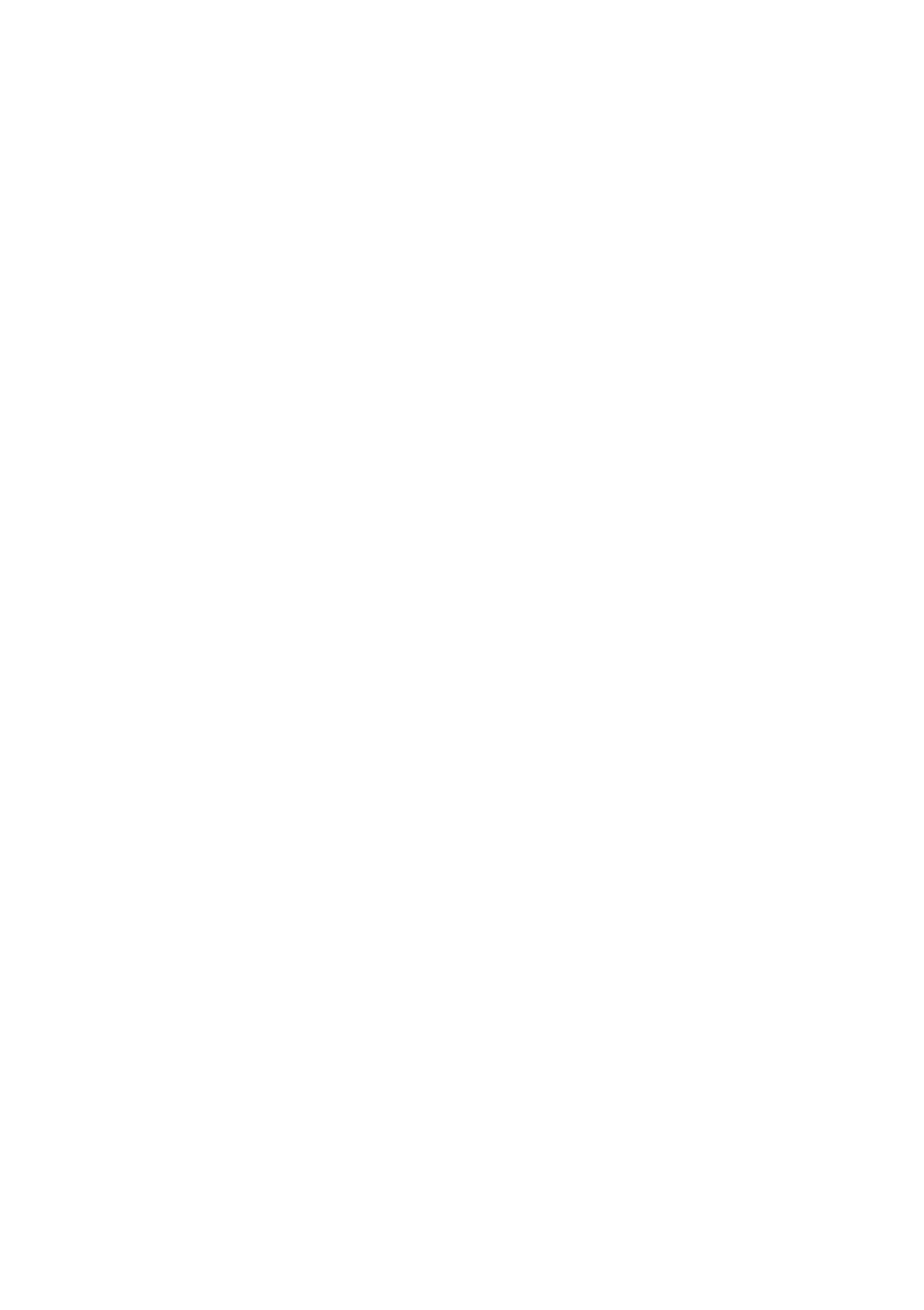# The Discoursal Use of Phraseological Units

Edited by Elena Arsenteva

Cambridge Scholars Publishing

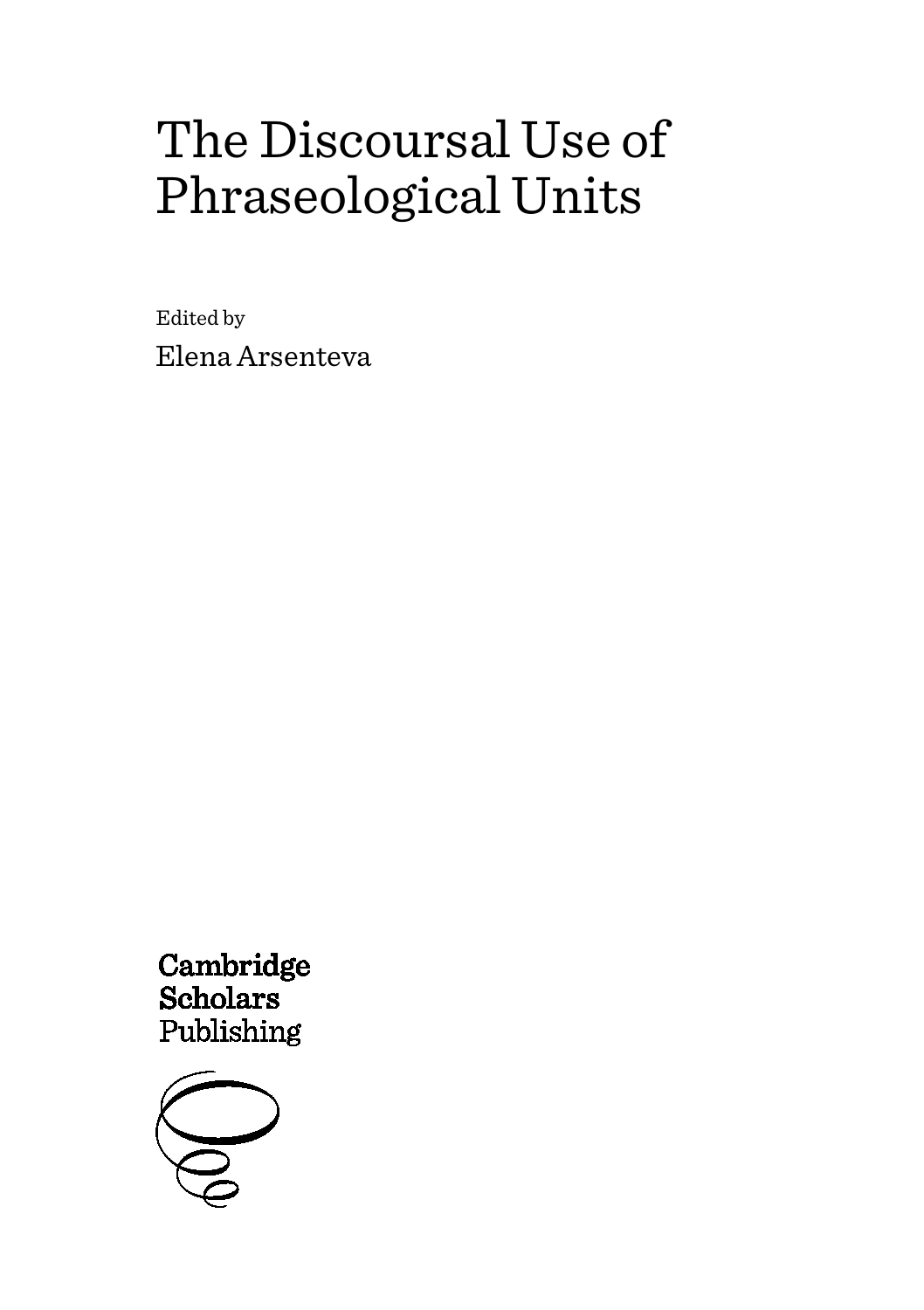The Discoursal Use of Phraseological Units

Edited by Elena Arsenteva

This book first published 2021

Cambridge Scholars Publishing

Lady Stephenson Library, Newcastle upon Tyne, NE6 2PA, UK

British Library Cataloguing in Publication Data A catalogue record for this book is available from the British Library

Copyright © 2021 by Elena Arsenteva and contributors

All rights for this book reserved. No part of this book may be reproduced, stored in a retrieval system, or transmitted, in any form or by any means, electronic, mechanical, photocopying, recording or otherwise, without the prior permission of the copyright owner.

ISBN (10): 1-5275-7506-3 ISBN (13): 978-1-5275-7506-6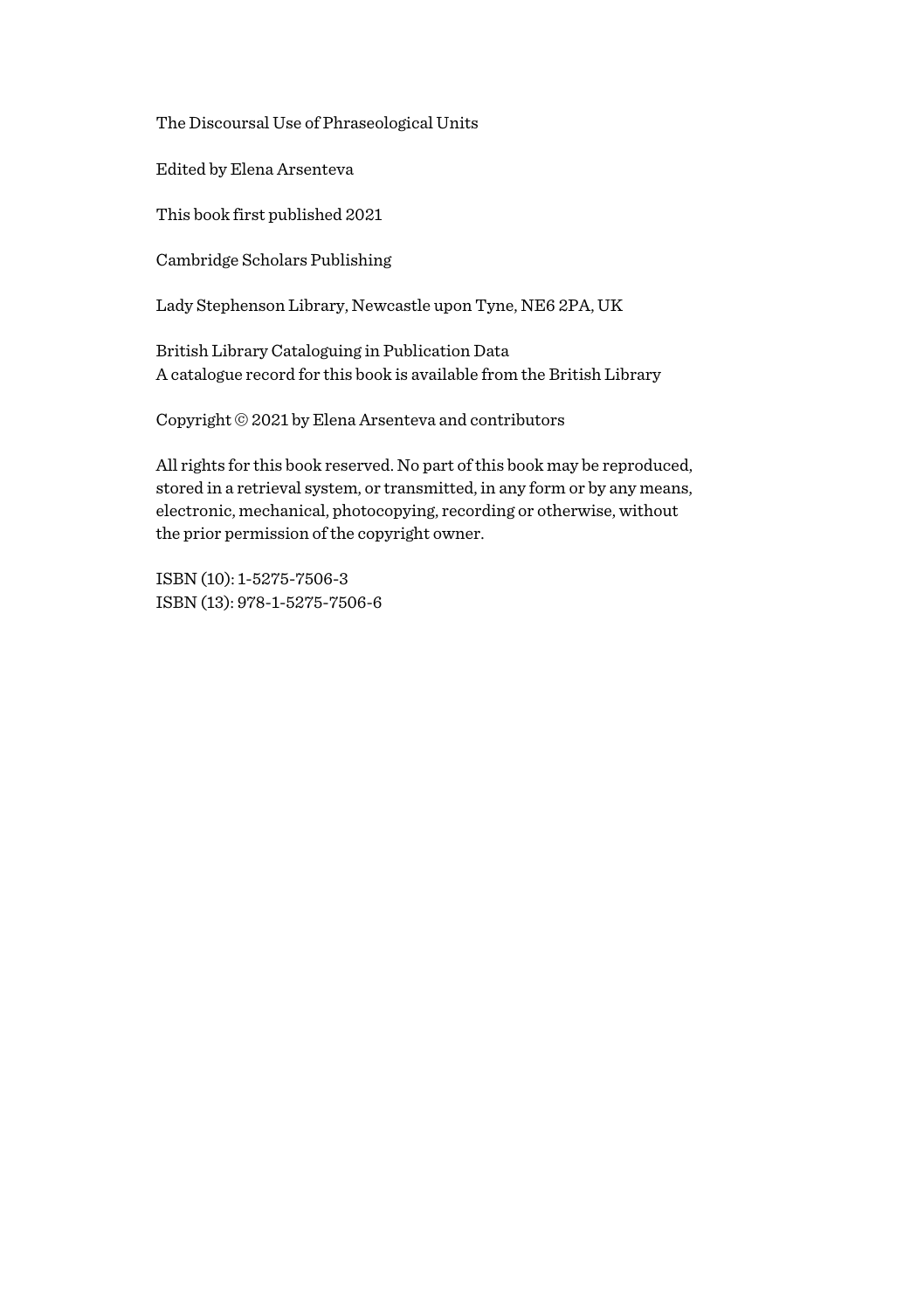# TABLE OF CONTENTS

| <b>Core and Instantial Use of Phraseological Units</b>                                                                                  |
|-----------------------------------------------------------------------------------------------------------------------------------------|
| Literal and Metaphorical Motion in Context: The Case of Spanish<br>and Arabic Phrasal Verbs<br>Antonio Pamies, Yara El-Ghalayini        |
| Frequency of the Phraseological Units in Discourse as a Part<br>of the Phraseographic Practice<br>Dmitry Yurchenko                      |
| Usage and Occasional Transformations of Phraseological Units<br>Designating a Woman in Russian<br>Rakhim Muryasov, Olga Kasymova        |
| "A Miss is as Good as a Male". From Innovative Anti-proverbs<br>to Modern Proverbs<br>Wolfgang Mieder                                   |
| <b>Phraseological Units in Different Genres</b>                                                                                         |
| Phraseological Units in Online Comments to The Guardian<br>and <i>The Sun</i><br>Albina Kayumova, Natalia Konopleva, Gulshat Safiullina |
| Phraseological Units with the Author's Transformations<br>in the Works by D.H. Lawrence<br>Elena Arsenteva, Nailya Gololobova           |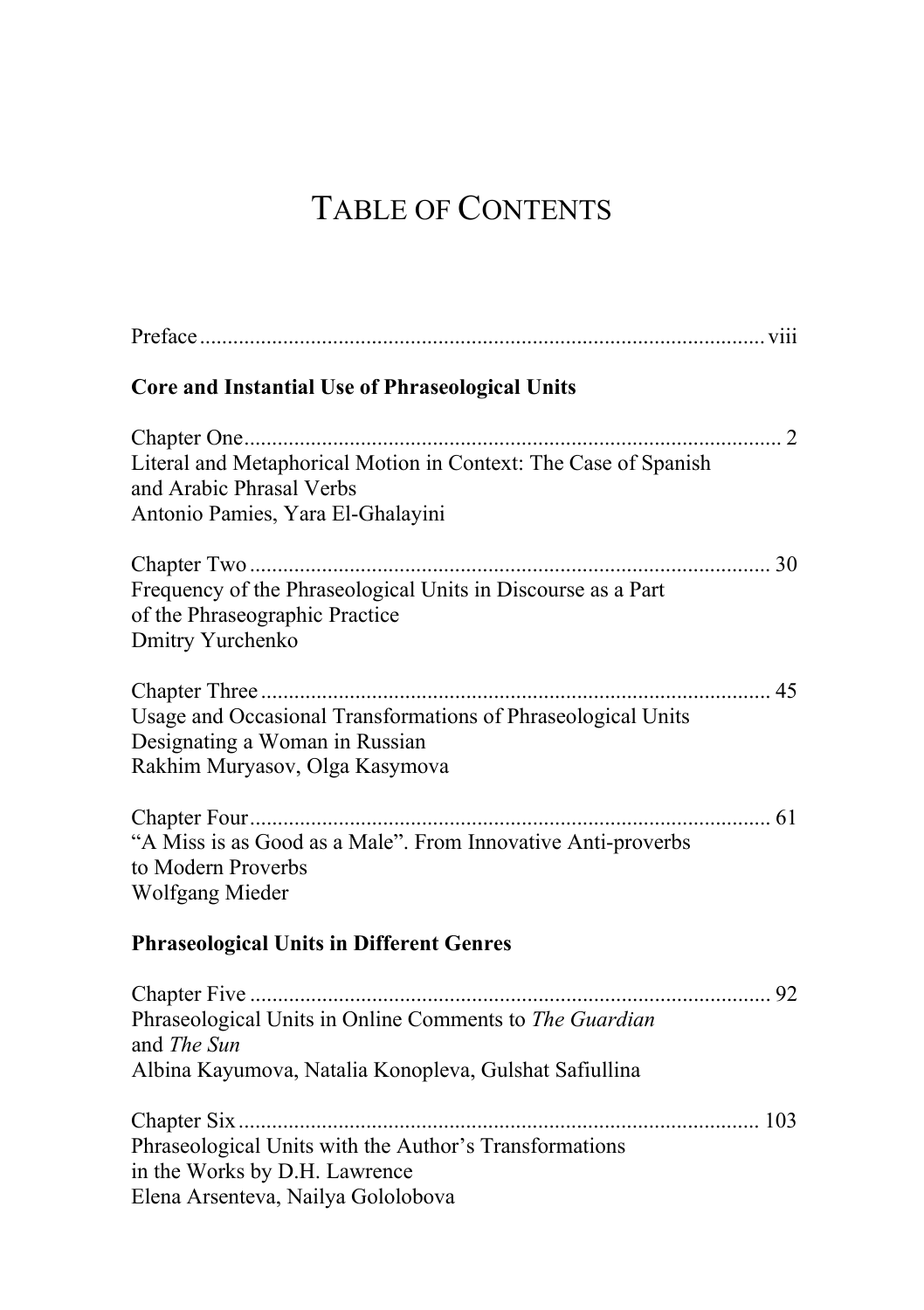| The Use of the Phraseological Units with the Semantics of Extreme                                                                                                                                                       |
|-------------------------------------------------------------------------------------------------------------------------------------------------------------------------------------------------------------------------|
| in Russian Discourse<br>Elena Ivanyan, Alena Klyushina                                                                                                                                                                  |
|                                                                                                                                                                                                                         |
| Tatar Cultural Phraseological and Lexical Units in the Novels<br>by Gayaz Ishaki "Zuleykha" and Amirkhan Eniki "Untold Will",<br>and their Discoursal Behaviour<br>Regina Plankina, Fanuza Tarasova, Gulshat Safuillina |
| Transformations of Phraseological Units in Political Discourse<br>Liliia Mirgalimova, Gulnara Gimaletdinova, Liliia Khalitova                                                                                           |
| Metaphorical Language in Journalistic Texts: An Analysis<br>of its Potentiality<br>Maria Luisa Ortiz Alvarez                                                                                                            |
| Phraseological Units in Texts of English Fairy Tales and Difficulties<br>of their Comprehension by Young Children<br>Roza Ayupova, Elza Garipova                                                                        |
| Pecularities of the Phraseological Unit "Bear Corner" in Different<br><b>Russian Discourses</b><br>O.D. Parshina, I.V. Gurova                                                                                           |
| Instantial Use of Metaphorical Phraseological Units<br>Nina Soboleva, Gelinia Gilazetdinova, Aida Sadykova                                                                                                              |
| Phraseology in the Headlines of News Websites' Reports<br>on the Coronavirus in Slovakia<br>Ol'ga Csalová, Pavol Burcl, Zuzana Kozárova, Elena Zelenická                                                                |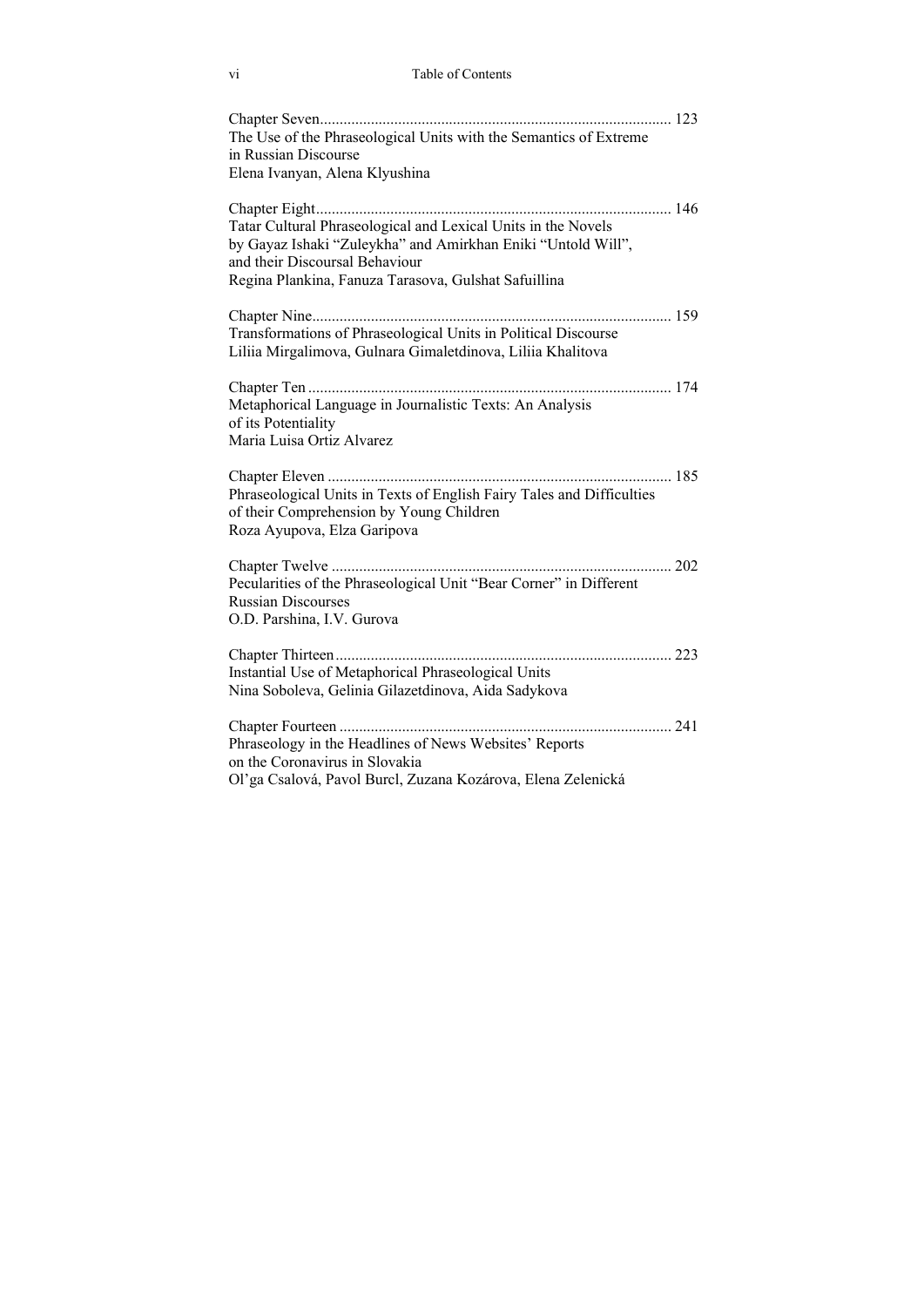| The Discoursal Use of Phraseological Units<br>vii                                                                                                                                                                                                                                                                |
|------------------------------------------------------------------------------------------------------------------------------------------------------------------------------------------------------------------------------------------------------------------------------------------------------------------|
| The Latest Phraseology in Internet Discourse<br>Rausa Khayrullina, Flyuza Fatkullina                                                                                                                                                                                                                             |
| Pragmatical Aspect of Discoursal Use of Phraseological Transformations<br>in Classical works of English and Russian Authors<br>Rimma Salieva, Fanuza Tarasova, Rimma Safina                                                                                                                                      |
| <b>Experimental Study of Discoursal Use of Phraseological Units</b>                                                                                                                                                                                                                                              |
| Occasional Transformations of Phraseological Units Designating<br>Age in English, and Ways of their Translation into Russian:<br><b>Experimental Study</b><br>Elena Arsenteva, Yetzaneth Del Valle Diaz, Inkander Yarmakeev                                                                                      |
| Experimental Study of Phraseological Units with a Name of a Person<br>by Profession as a Component in the English and Russian Languages:<br>Component/components Substitution, Component/components Deletion,<br>and Phraseological Saturation of Context<br>Leysan Galyavieva, Elena Varlamova, Liliia Sirazova |
| 340<br>Bookish Phraseological Units in Russian and English: Experimental<br>Study of their Recognition and Translation<br>Igor Guryanov, Yulia Arsentyeva, Radif Zamaletdinov                                                                                                                                    |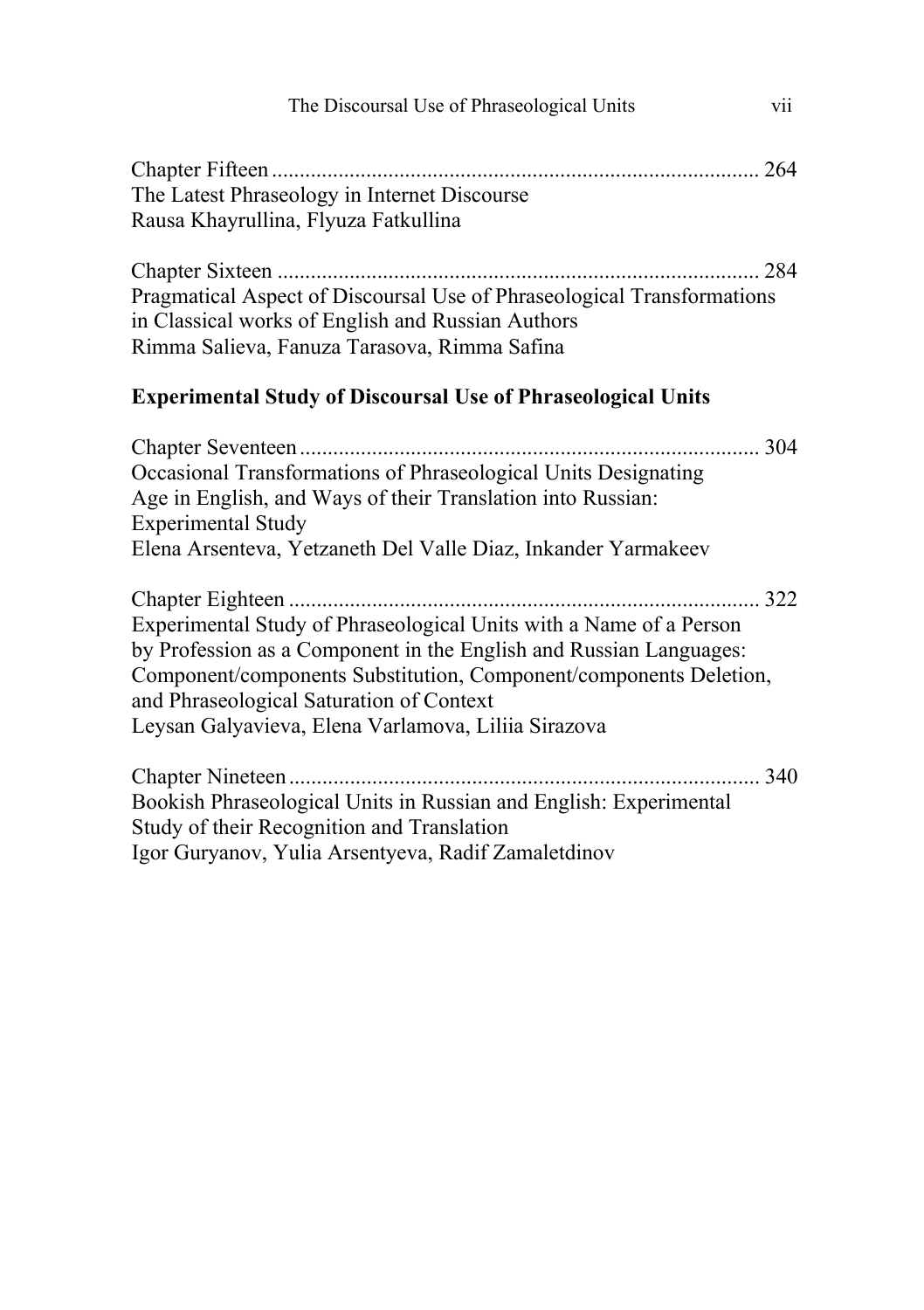### PREFACE

Though much has been already done in the field of phraseology during the previous decades some aspects of "life" of phraseological units (PUs) still wait for a more detailed investigation and description by modern scholars. One of such important aspects is the study of discoursal behavior of these picturesque and transferred language units in order to see their contextual potential and the ways of creative use of them in different types of discourse.

The main aim of the book is to explore speech behavior of phraseological units, which is why it presents research of core and instantial use of them from different perspectives and in different genres. A variety of transformation types of phraseological units are under study as well as the experimental approach to the investigation of such units with transferred meaning. The book also presents works of scholars from different countries.

All presentations in the book may be roughly divided into three parts.

**The first part** deals with core and instantial use of phraseological units.

Spanish and Arabic phrasal verbs as a part of phraseological stocks of both languages are studied from the point of view of literal and metaphorical motion in context by Antonio Pamies and Yara El-Ghalayini. The researchers have proved that the similarity between Spanish and Arabic motion metaphors is unexpectedly high in phrasal verbs, and in some cases striking coincidences in inner form, actual meaning and contextual restrictions are observed.

Frequency of phraseological units in discourse as a part of the phraseographic practice is the subject matter in the chapter presented by Dmitry Yurchenko. Among the most important results of the investigation is the conclusion that the most frequent phraseological units form the core of the phraseological paradigm which is usually reflected in phraseological dictionaries and get a complex description in a wide range of phraseological studies. Taking into consideration this statement the author considers "Das Russische Phraseologische Wörterbuch" (2019) as a new product that lexicographically combines phraseology with paremiology, covers and fixes a wide range of linguistic and cultural phenomena. That's why this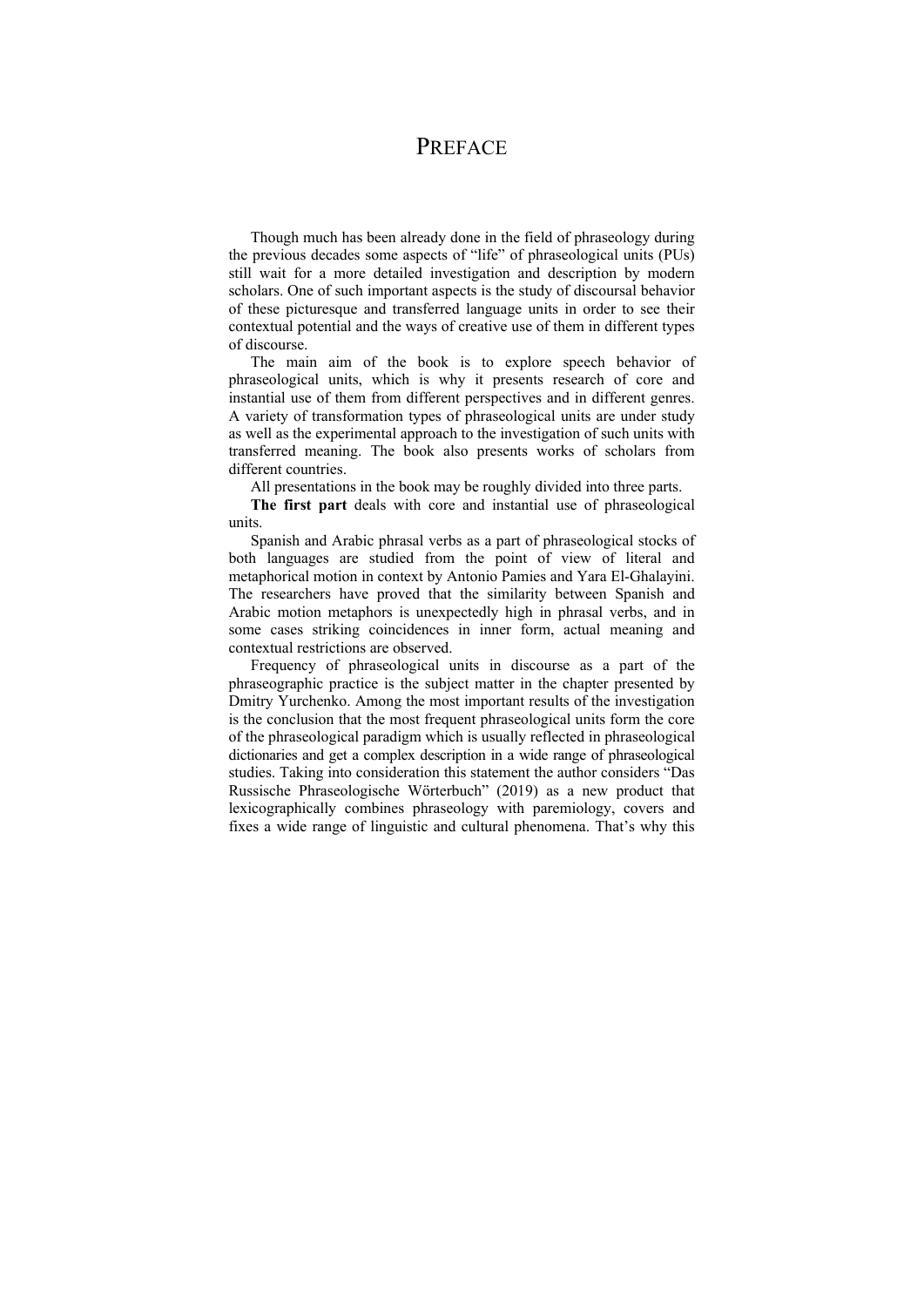dictionary is much broader in comparison with "classical" phraseological dictionaries.

Usage and occasional transformations of phraseological units designating a woman in Russian have been in the focus of attention of Rakhim Muryasov and Olga Kasymova. The examples of usage of Russian phraseological units were taken from the Russian National Corpus, and the authors have proved that most of the phraseological units under study had a peak in use in the nineteenth century. The following semantic transformations of such units were found: the ability to acquire attributive meaning and, as a result, to be used in relation to men; a more enhanced meaning of the object's feature, which makes it possible for phraseological units designating a woman to serve as a means of designating a group of people; desemantization as a result of which a phraseological unit loses its image and idiomaticity and becomes a free phrase.

The investigations of Wolfgang Mieder from the USA are widely known by the majority of specialists in phraseology. His contribution to paremiology is really great, and the paper in the book deals with innovative anti-proverbs which serve as a basis of modern proverbs. The researcher uses a lot of reliable data to prove the fact that the future will have plenty new proverbs in store that will reflect modern times and changed worldviews as nowadays there are a lot of such new proverbs which started as anti-proverbs and are based on old patterns. This process is very good evidence that proverbs "will be constant companions in human communication throughout the world".

**The second**, largest **part** of the book is devoted to the investigation of the use of phraseological units in different genres. The problem of usage of stable expressions with transferred meaning in the works of outstanding writers as well as in different types of texts attracts the attention of linguists as it helps to understand the innovative way such expressions may enrich different genres. Besides, the analysis of different types of their transformations (modifications) is of great value.

This part starts with the study of phraseological units in online comments to *The Guardian* and *The Sun.* The analysis has proved that in these electronic newspapers phraseological units allow authors to express their thoughts succinctly and emotionally. Besides, it was found out that the most common types of transformations are addition of a component/components, replacement of a component/components, and insertion. Ellipses and phraseological reiteration are slightly less frequent. All such transformations with the exception of reiteration are sure to involve changes exclusively in the structure of phraseological units. The authors of the chapter have also proved that the genre peculiarity of the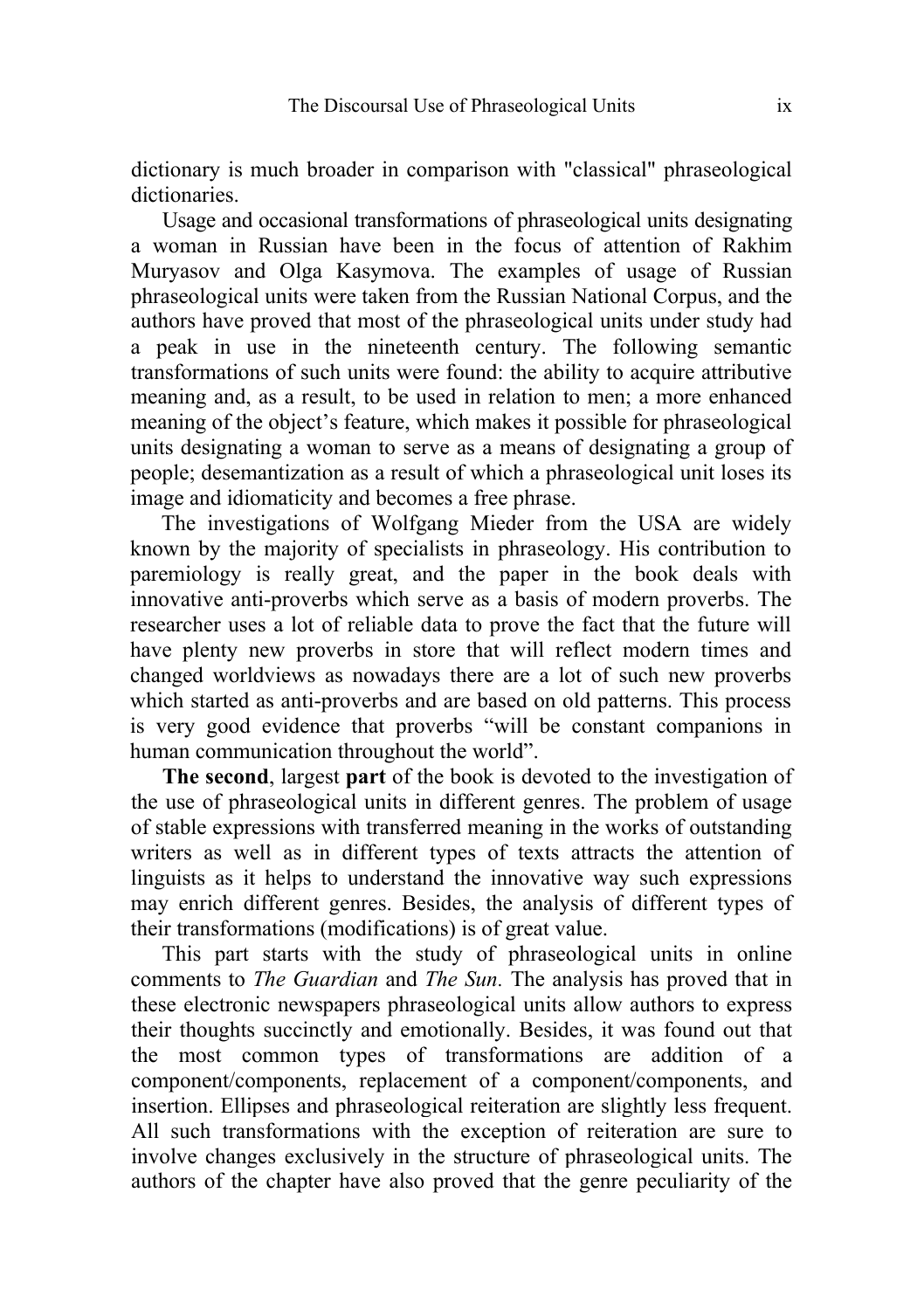#### x Preface

Internet commentary determines the special use of phraseological units by the authors of comments.

Different types of transformations of phraseological units in the works by D.H.Lawrence are in the focus of attention of Kazan scholars Elena Arsenteva and Nailya Gololobova. The conclusion that 18% of all the phraseological units found in selected works by D.H.Lawrence are transformed by the author is of great interest. The following types of the author transformations were analyzed in the paper: substitution of lexical component or components, insertion of lexical component(s), addition of lexical component(s), ellipsis, phraseological reiteration, extended phraseological metaphor, phraseological saturation, phraseological pun, phraseological contamination.

Elena Ivanyan and Alena Klyushina devoted their paper to the results of investigation of phraseological units with the semantics of extreme in Russian discourse. 348 examples from three areas of Russian discourse were analyzed: scientific, literature and printed media discourse. The following results are of major importance: phraseological units with the verbal markers of the Russian linguistic view of the world is common to all three Russian discourse areas; two features of Russian linguoculture – "concentration on extremes" and the description of the state of affairs as a set of events that cannot be controlled or understood – are presented in the printed media; high-frequency periods of phraseological unit frequency coincided with two peak periods of the collective image of the past: the 1860s – the period of reforms and transformations in Russia, and the last decade of the 20th century.

An insight into Tatar cultural phraseological and lexical units in the novels by prominent Tatar writers Gayaz Ishaki and Amirkhan Eniki is presented in the work of Kazan scholars. Discoursal behavior of culturally marked idioms, types of context and means of translation are the subject of the research. The results of the investigation show that, firstly, phraseological units are either used without any transformations, or suffixes are added to the components of them in Tatar; secondly, culturally marked lexemes should be translated by using the mono lexeme equivalent, in mandatory combination with a detailed cultural and historical reference.

Transformations of phraseological units in political discourse is the focus of attention of Liliia Mirgalimova, Gulnara Gimaletdinova and Liliia Khalitova. The conclusion made is that political blogs both in English and Russian revealed transformations of phraseological units at lexical, grammatical, and structural levels. Transformations at the level of lexical stability include component substitution, attributive (adverbial) extension, deletion of the component(s), and contamination. Violation of morphological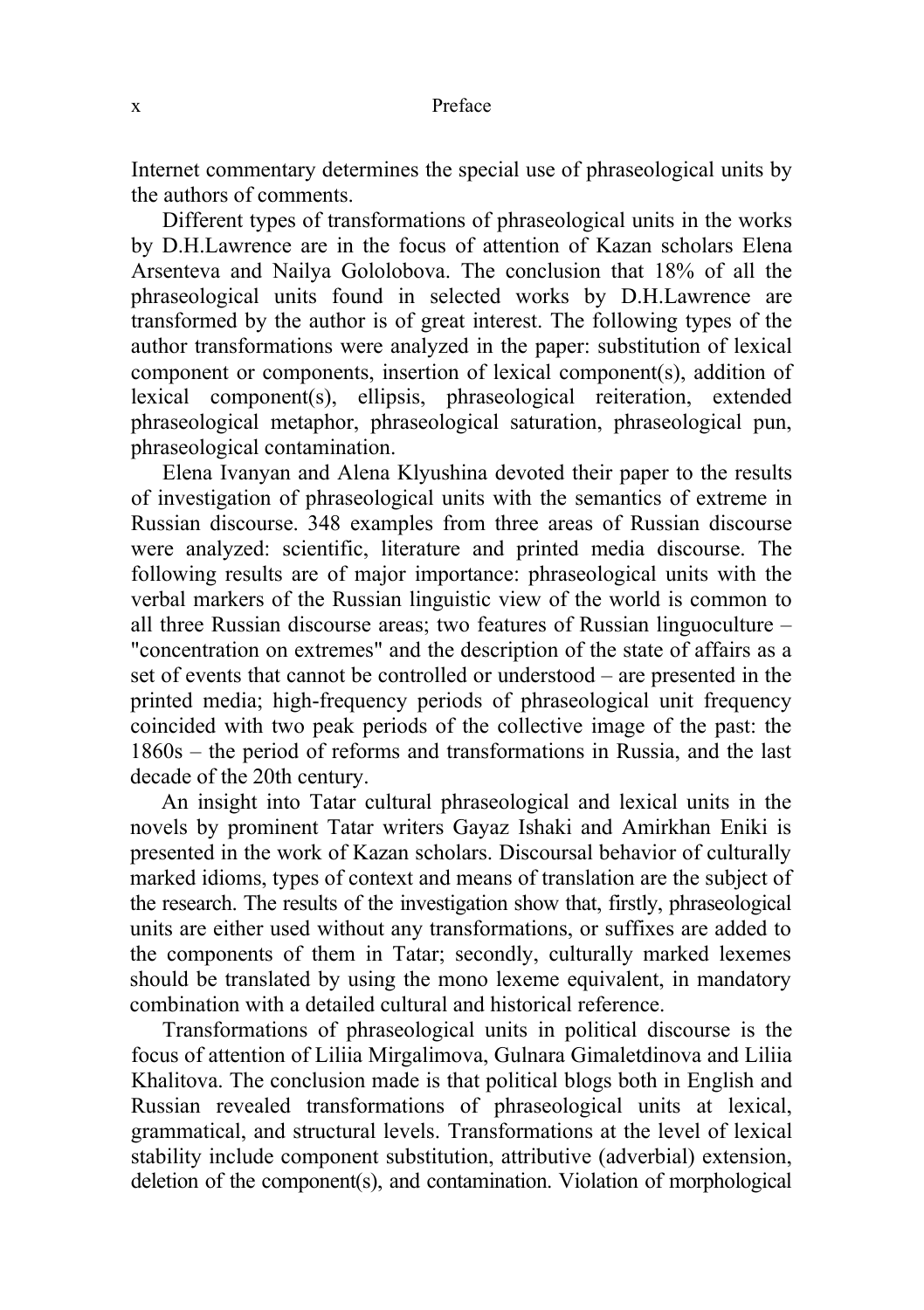stability in the form of adding prefixes was revealed at the grammatical level. Violation of structural stability in political blogs includes inversion, passivization, and contamination.

The chapter of Brazilian scholar Maria Luisa Ortiz Alvarez is devoted to the study of language units with transferred meaning in journalistic texts. The results of the investigation vividly show us that journalism has much to offer readers in terms of contact with everyday experience and the exercise of textualizing reality, using metaphors and other figures of expressive language with the function of illustrating, describing and producing concepts.

Phraseological units in English fairy tales and the problems of their comprehension by young children are analyzed in the paper by Roza Ayupova and Elza Garipova. Three levels of comprehension difficulty were found out during the research. On the whole, it is stated that contextual use of phraseological units is not popular in texts of English fairy tales, and only rather simple types of transformations such as component(s) substitution, and deletion may be found in them.

Peculiarities of the phraseological unit "bear corner" in different Russian discourses are under investigation in the chapter of OlgaParshina and Irina Gurova. The authors come to the conclusion that this phraseological unit may be considered as a language sign of the Russian culture as it represents the semantic field of a province, which expresses a wide range of historically evolved national cultural connotations. The paper presents the description and results of the experiment based on the materials of the National Corpus of the Russian Language in which the unit "bear corner" functions in fiction and journalistic discourses in the period between 1857 and 2018.

Instantial use of metaphorical phraseological units is the object of investigation of Nina Soboleva, Gelinia Gilazetdinova and Aida Sadykova. The paper focuses on the study of metaphorical PUs and their creative (instantial) use in film advertising discourse, aiming to combine both traditional and cognitive views on studying these stable word-combinations. The authors come to the following conclusions: the creative use of phraseological units with modifications in taglines serves as an effective way to attract potential recipients, since a short advertising text harboring instantial phraseological units is rich in imagery, expressiveness, originality; it can be characterized by a high degree of readability and easily memorized by the addressee.

The chapter of Slovak researchers Ol'ga Csalová, Pavol Burcl, Zuzana Kozárova and Elena Zelenická is dedicated to the study of phraseological units in headlines of news websites' reports on coronavirus in Slovakia.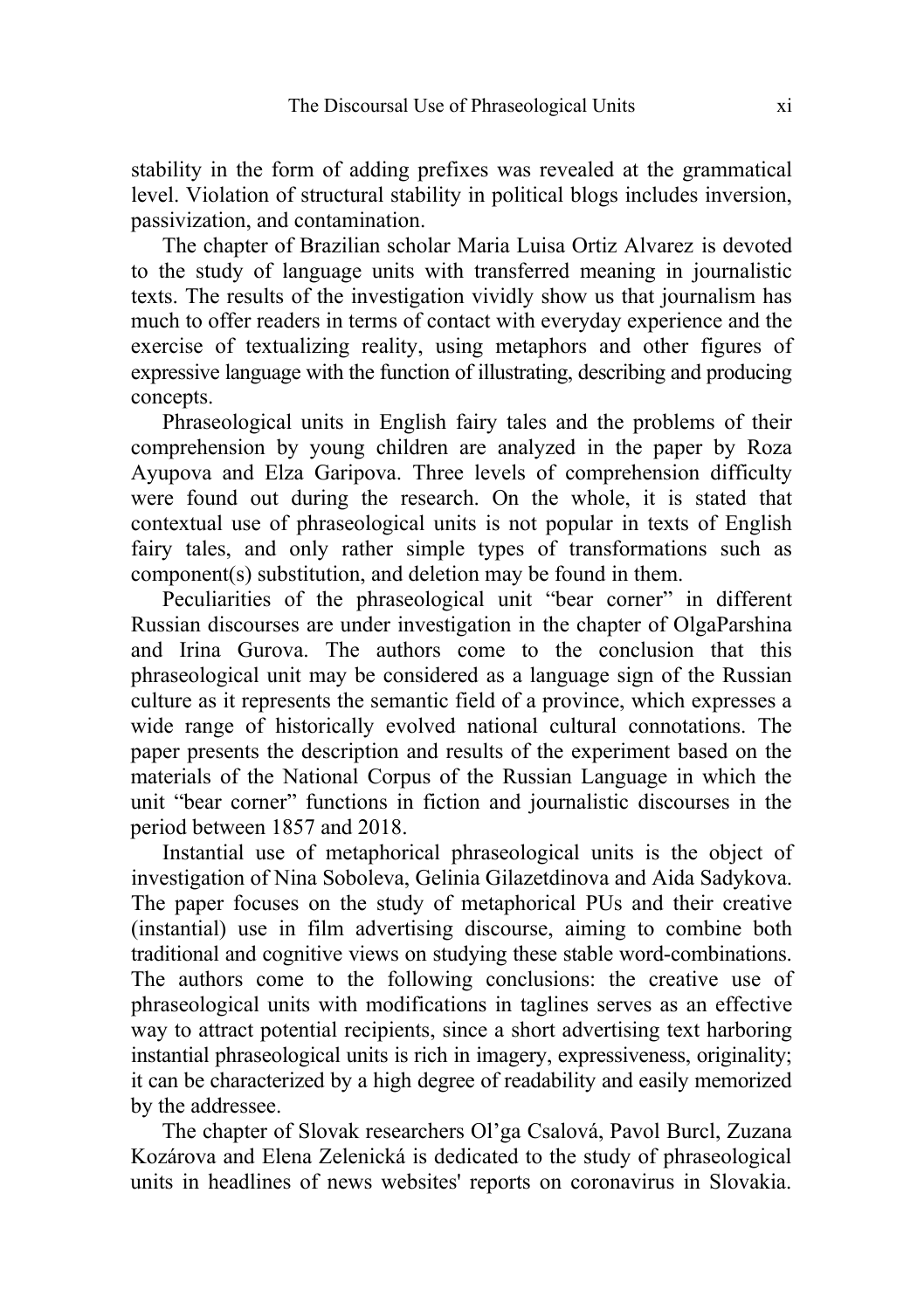#### xii Preface

The authors have focused on the latest researched material in selected tabloid and non-tabloid news report headlines. The results of the study prove the fact that phraseological units and phraseological constructions of folk provenance represent a material that serves both the imagery and the emotional charge of journalistic report headlines.

The Internet discourse is another "genre" analyzed in the paper of Rausa Khayrullina and Flyuza Fatkullina*.* It is stated that there is a tendency of constantly forming new phraseological units in the Internet discourse as they reflect modern socio-cultural trends in the development of the society and penetrate into the national language much faster than in the XXth century due to a great number of the Internet users. Besides, many typical phraseological units acquire new features due to their transformations and language play.

Pragmatic aspect of discoursal use of phraseological transformations in classical works of English and Russian authors is analyzed in the paper dealing with five types of occasional transformations of phraseological units in both languages: wedging, substitution, inversion, phraseological reiteration and extended metaphor. The conclusion is made that transformed phraseological units render certain information, enhance evaluative, emotional and expressive facets of denotative meaning of phraseological units in the works of English and Russian authors.

**The last, third part** of the book contains works devoted to the experimental study of discoursal use of phraseological units. In this respect Kazan scholars continue the experimental research of phraseological unit potential in terms of the implementation of possible transformations started by the American researcher R.G. Gibbs and his colleagues at the University of California.

The first paper of Elena Arsenteva, Yetzaneth Del Valle Diaz and Inkander Yarmakeev is devoted to the experimental study of two most difficult types of phraseological unit transformations: extended metaphor, and phraseological saturation of context. The purpose of the linguistic experiment was to identify the possibility of using the correct transformation mechanism of English phraseological units denoting a person's age, and their adequate translation into Russian by non-native English speakers. The experiment proved to be successful.

An insight into the experimental use of phraseological units with a name of a person by profession as a component in the English and Russian languages is presented in the work of Leysan Galyavieva, Elena Varlamova and Liliia Sirazova. Three types of PU transformations, namely component(s) substitution, component(s) deletion, and phraseological saturation of context are under analysis. The conducted linguistic experiment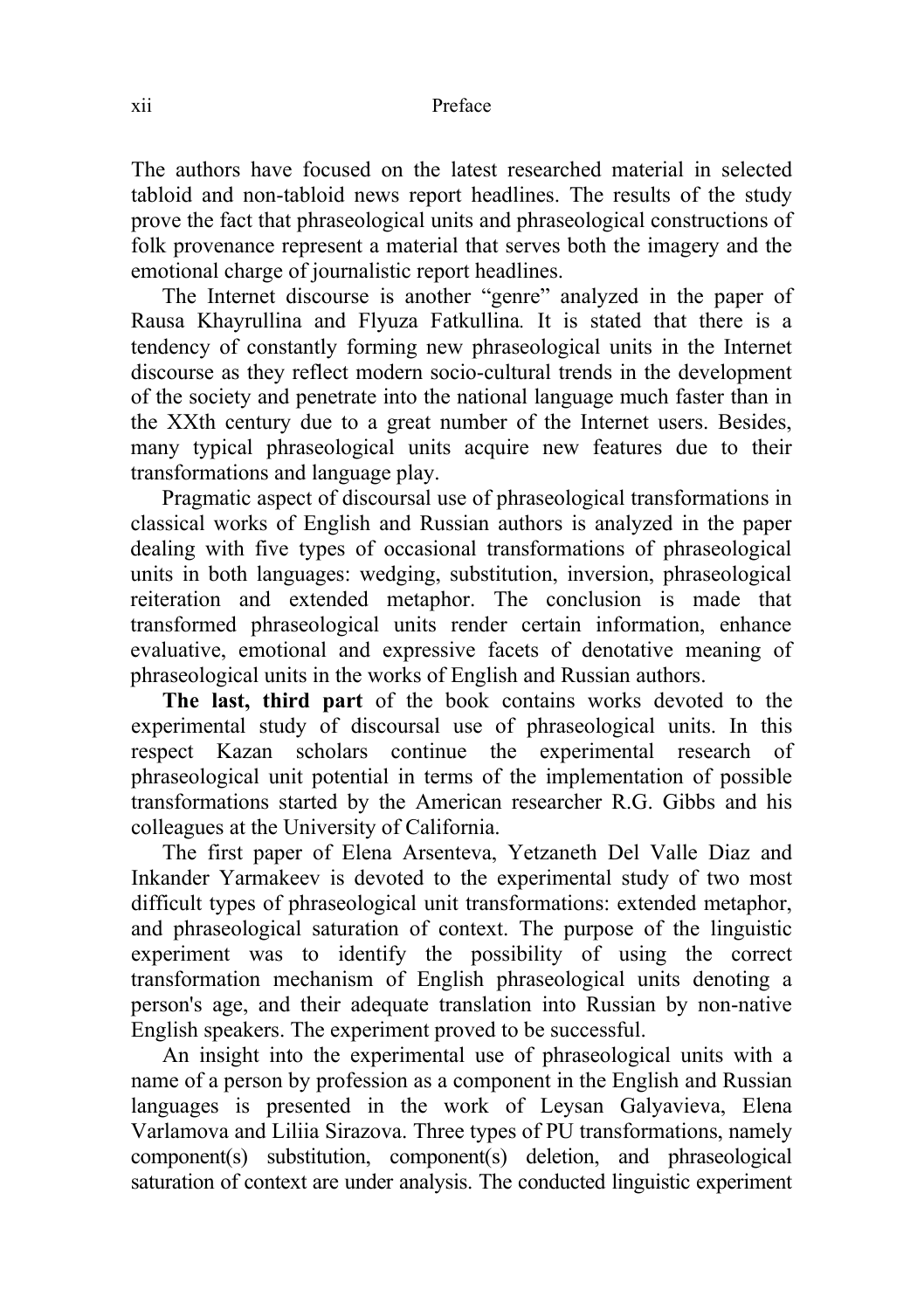confirmed the effectiveness of component(s) substitution and deletion in search of the key component(s).

The last paper of Igor Guryanov, Yulia Arsentyeva and Radif Zamaletdinov is devoted to the description of the experimental study of recognition and translation of bookish phraseological units in English and Russian. The experiments convincingly prove the fact that identification and translation of phraseological units require more time. Besides, the majority of the experiment participants resort to translation of nonequivalent phraseological units into another language by using descriptive translation, lexical translation and combined translation.

As is shown the book presents the analysis of different problems connected with the discoursal use of phraseological units of different languages, and we hope that it will help those working in this field of phraseology.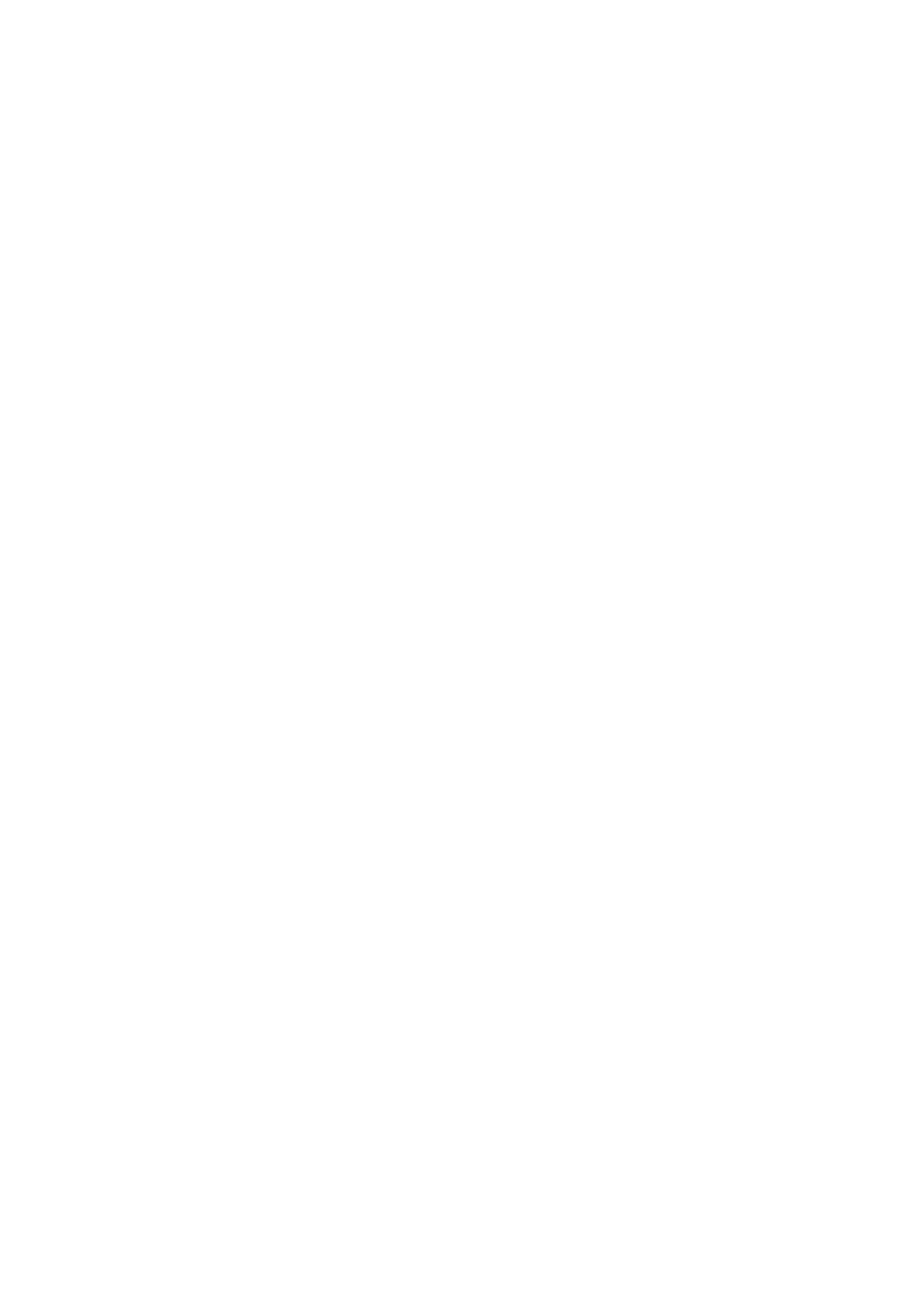# **CORE AND INSTANTIAL USE OF PHRASEOLOGICAL UNITS**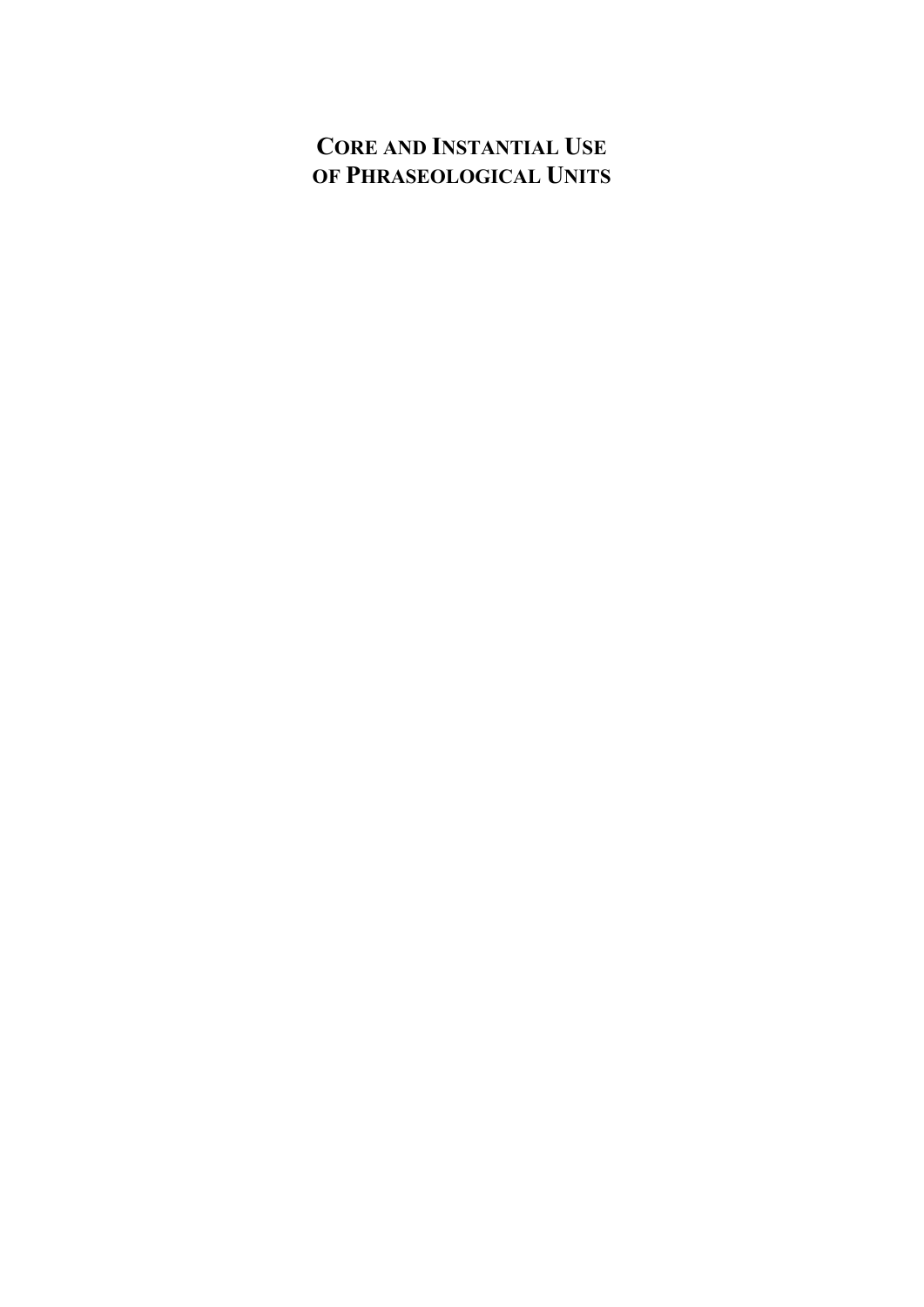### CHAPTER ONE

## LITERAL AND METAPHORICAL MOTION IN CONTEXT: THE CASE OF SPANISH AND ARABIC PHRASAL VERBS

### ANTONIO PAMIES<sup>1</sup>, YARA EL GHALAYINI<sup>2</sup>

### **1. Motion, displacement and satellites**

The English term *motion* may be quite ambiguous if compared to *displacement*, a concept which identifies better the class of verbs entailing a final change of location of their agent with respect to the beginning of the event. Thus, *dance, run, swim, walk*, or even *move*, do not belong to this class, since such movements may end in the same place where they had begun, whereas *go*, *come*, *climb*, *enter* or *cross* belong to a more specific category, which internally encodes a process that ends somewhere else (cf. Tesnière 1959, 307-308). Although Stolova defines the "motion verbs" as

"*those verbs that express self-propelled motion of the subject which involves a change of place: translocation"* (Stolova 2015, 4),

this description corresponds in fact to *displacement verbs*. This lexicalsemantic distinction often has direct grammatical consequences, such as, for example, the change of auxiliary in the compound tenses in French, Italian, German or Dutch, where the intransitive verbs of displacement require the auxiliary "to be" instead of "to have"<sup>3</sup>.

<sup>&</sup>lt;sup>1</sup> University of Granada, Spain. Apamies@gmail.com.

<sup>&</sup>lt;sup>2</sup> Mediterranean Institute of Technology, South Mediterranean University, Tunisia. Yara\_ghalayini@hotmail.com.<br><sup>3</sup> In these languages "be born", "die" and "become" also need the auxiliary "be",

since these events are culturally associated to a displacement to a new place: fr. *il*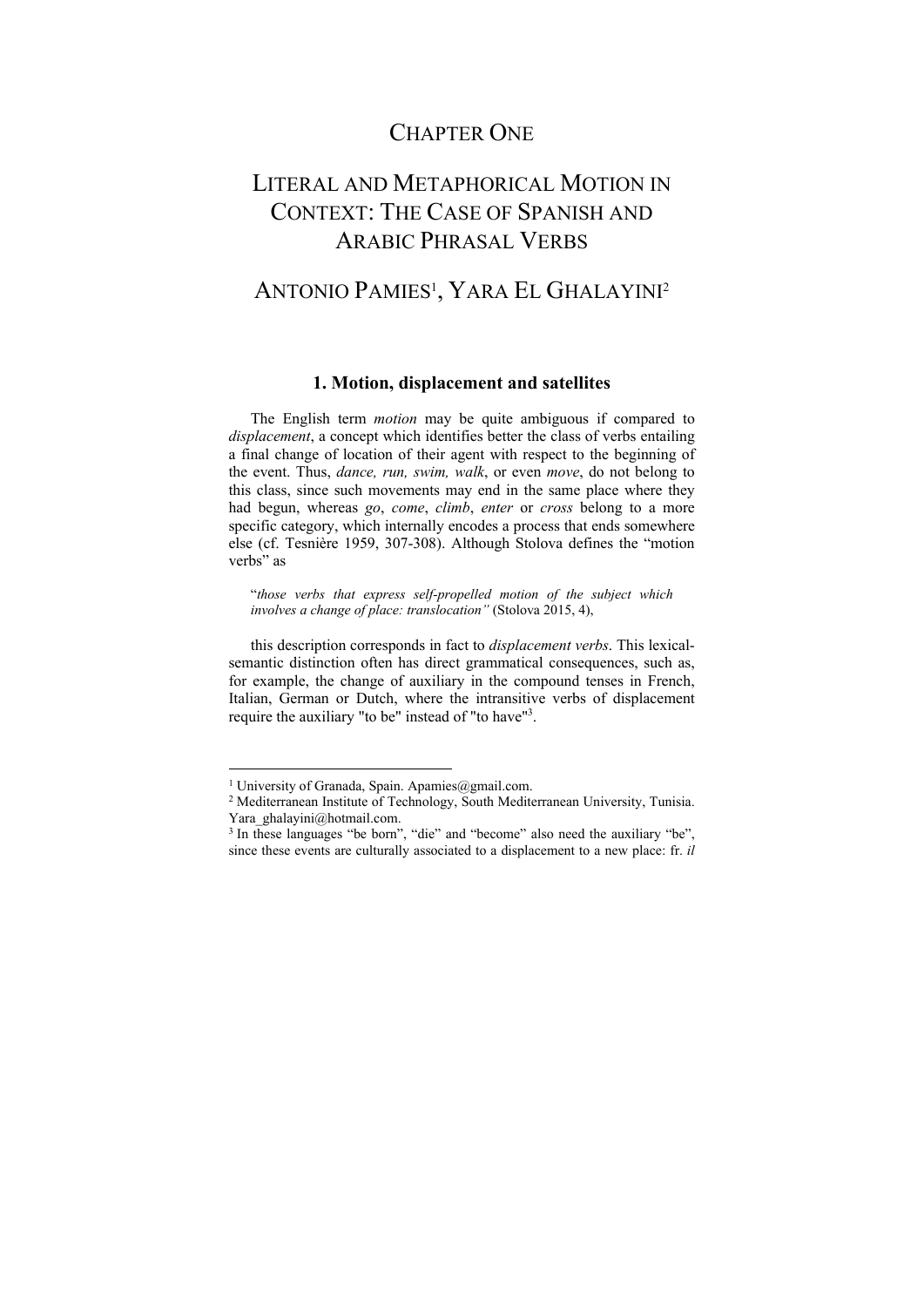fr. *je suis* venu (\*I am come)  $\neq$  *j'ai dansé* (\*I have danced); it. *sono venuto* (\*I am come)  $\neq$  *ho* ballato (\*I have danced); grm. *ich bin* gekommen (\*I am come)  $\neq$  *ich habe getanzt* (\*I have danced); nl. *ik ben gekomen* (\*I am come)  $\neq$  *ik heb gedanst* (\*I have danced).

For the displacement to succeed, there must be a form of selfpropulsion and a direction, which not all languages code "inside" the verb. The well-known typology of Talmy (Talmy 1985, Talmy 2000, 49) distinguishes between *satellite-framed languages*, and *verb-framed languages* depending on how they lexicalize the direction (*path*). In one type, this direction is absent: the verb only denotes the form of propulsion (*manner*), whereas the orientation is indicated in an external element (prepositional or adverbial) called *satellite,* as in Germanic, Slavic, Finno-Ugric and Chinese languages<sup>4</sup>. In the other type, the verb contains an inherent *path* but no information about the *manner*, as in Romance and Semitic languages, among others (Talmy 2000, 221, 240-247, Alshehri 2014).

*Pablo salió de la escuela corriendo \**Paul exit+PAS3p of ART school running *la botella entró flotando en la cueva*  \*ART bottle enter+PAS3p floating in ART cave *Paul ran out of the school the bottle floated into the cave* 

Arabic would totally coincide with Spanish at this point, since both languages use abstract directional verbs: FROM THE INSIDE OUTWARDS (خرج\* exited), FROM BELOW UPWARDS (ارتفع /صعد*\** climbed) FROM THE OUTSİDE İNWARDS (خل\* entered) etc., leaving the *manner* for another (optional) subordinate verb (p.ej. ً ركضا\* running), whereas Germanic languages specify a concrete *manner* (*walk, run; ride, drive; fly; swim*) leaving the *path* to a locative complement (*in /out /up /down*) (cf. Wienold and Schwarze 2002; Cifuentes Férez 2008, Maalej 2011).

*es né, il est mort*, it. *è nato, è morto*, al. *er ist geboren; er ist tot*; nl. *hij ist geboren*; *hij ist dood.* 4 For Talmy et al. (Talmy 2000, 222), there are various types of satellites

depending on the language: *particles* of the English *phrasal verbs* or the German *separable verbs*, but also the *prefixes* of the Latin and Slavic verbs, or lexical components of the Chinese *compound verb*, etc.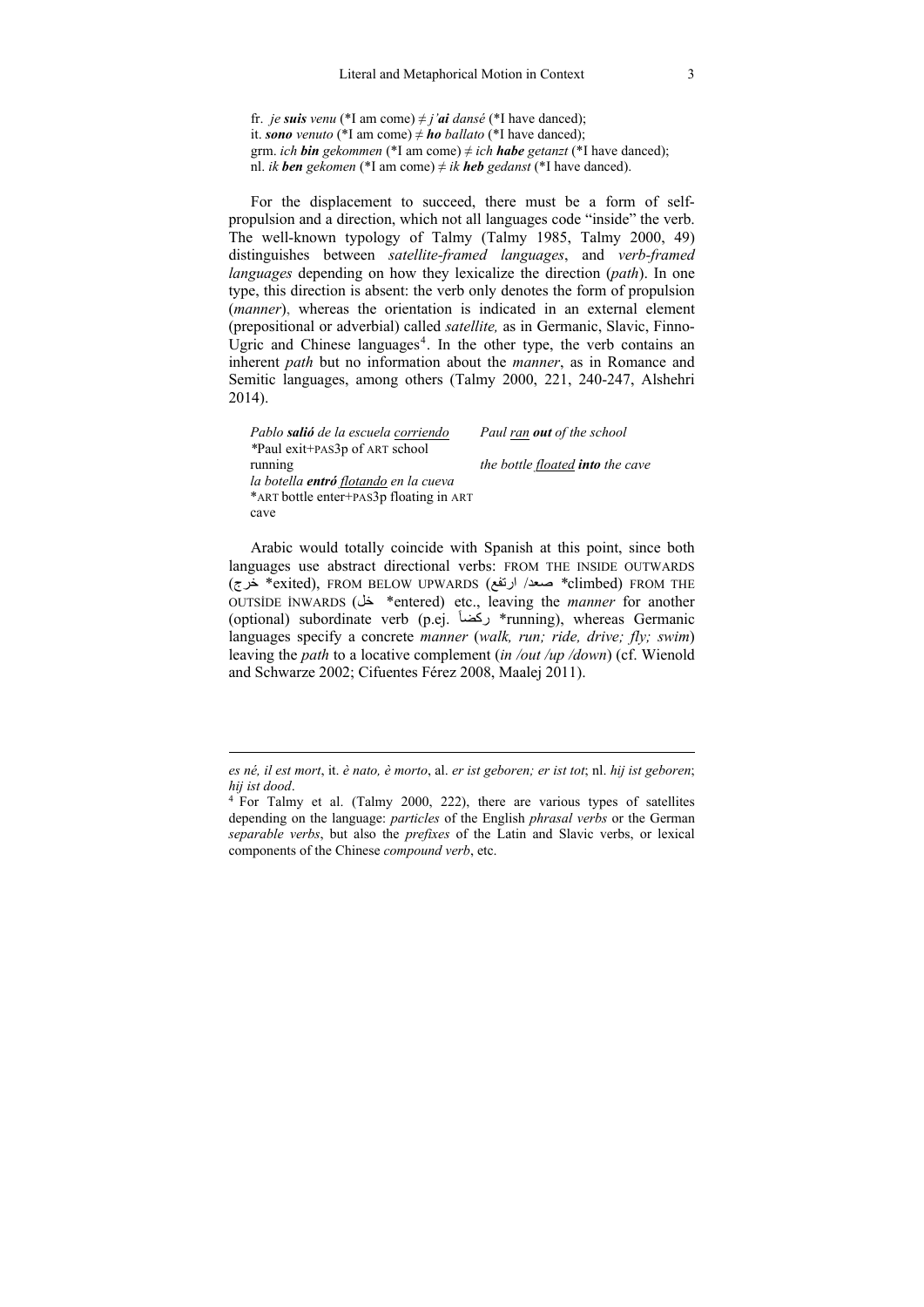#### 4 Chapter One

| kharaja <u>rakDan خر ج</u> رکضـأ<br>*(he) exited running | he <b>ran</b> away   |
|----------------------------------------------------------|----------------------|
| <i>dhahaba sibāhtan ذه</i> ب سباحةً                      | he swam <u>away</u>  |
|                                                          |                      |
| نجر نفسه <b>ja a</b> yajuru nafsahu                      | he <b>crawled</b> in |
| *(he) entered crawling himself                           |                      |
|                                                          |                      |
|                                                          |                      |
| ga'ada aldaraj صعد الدرج ركضاً                           | he <b>ran</b> up the |
| rkDan                                                    | stairs               |
| *(he) climbed ART+stairs                                 |                      |
| running                                                  |                      |
|                                                          | *(he) went swimming  |

However, there are other possibilities that violate this distribution. In both Spanish and Arabic, the mark of the *manner* is not necessarily a second verb. E.g, eng. *he ran up the stairs*, could also be translated with an almost identical system than its English counterpart: sp. *corrió escaleras arriba /* ar. لفوق الدرج ركض *rakaDa ad-daraj lafwq* ('he ran the stairs upwards') (Louhichi 2015). In real translations, the two opposed schemes do not necessarily match with the typological prediction, since both models may be available for the same sentence in a given language.

(1a) **sp**. *salió de la habitación arrastrándose*  \*(he) exited from the room crawling ً من الغرفة .**ar** جرا خرج *kharaja jarran min alghurfatih*  \*(he) exited crawling from the room

(1b) **sp**. *se arrastró fuera de la habitación*  (\*he crawled out of the room) **ar**. الغرفة خارج زحف *zahafa kharij alghurfatih*  (\*he crawled out of the room).

(2a) **sp**. *el agua entró filtrándose* (*y estropeó la pintura*) / (\*the water entered filtering+self [and it+spoiled the painting]) ً (وأتلف الدهان) .**ar** متسربا الماء خل*dakhla alma*، *mutasarban (wa* ،*tlafa ad-dihan*)*.*  (\*entered water filtering [and it+spoiled the-painting])

(2b) **sp**. *el agua se filtró hacia dentro* (*y estropeó la pintura*) / (\*the water itself filtered towards inside [and it+spoiled the painting]) **ar**. (الدهان وأتلف (الداخل إلى الماء تسرب ár. *tasarraba alma*، ،*ila ad-dakhil* (*wa*  ،*tlafa ad-dihan*)*.*

(\*filtered the water towards inside [and it spoiled the painting]).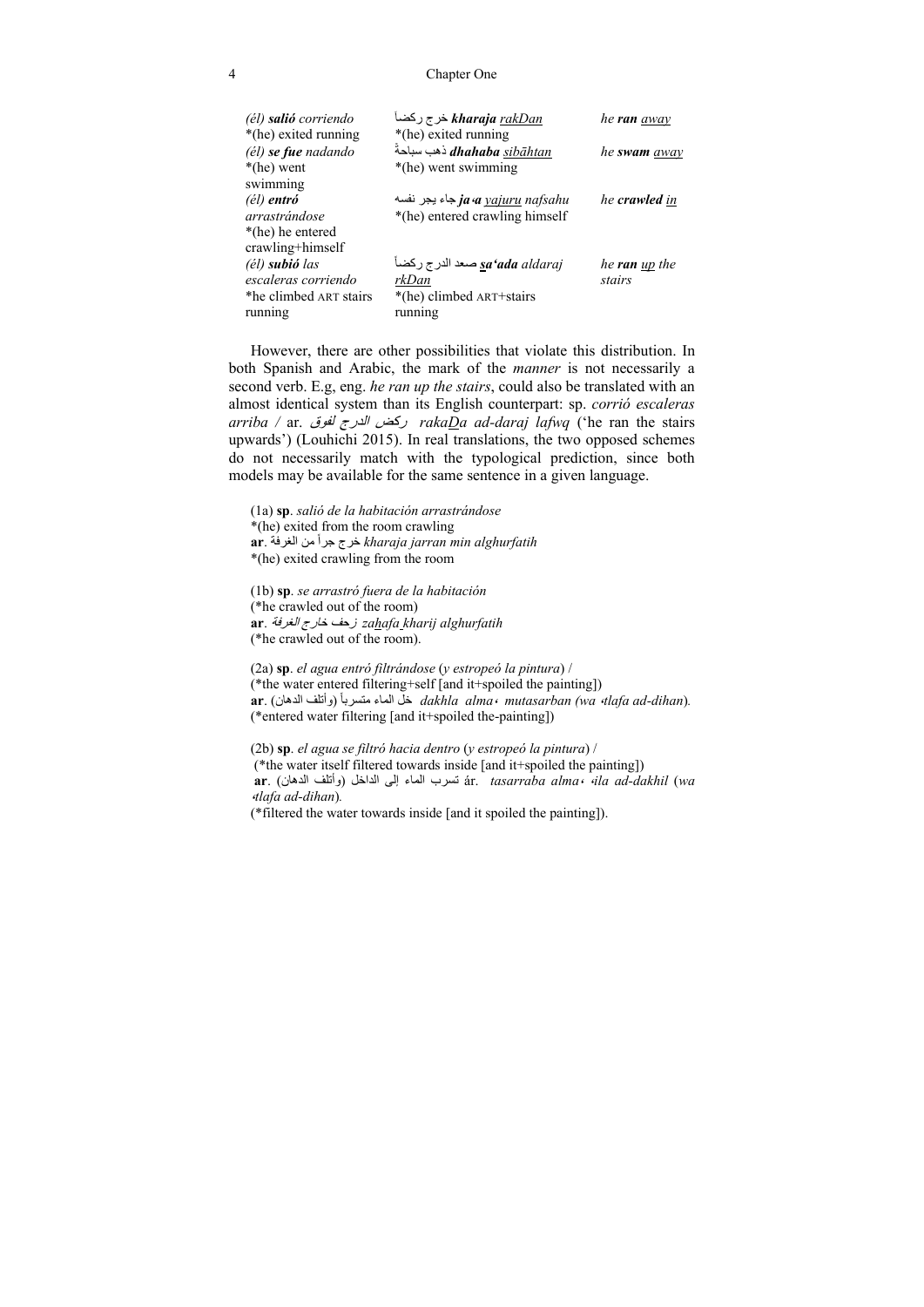### **2. Phrasal verbs**

The English phrasal verbs (Bolinger 1971) have their correlation in Romance languages, where they are called nowadays *syntagmatic verbs* (Simone 1996) 5, and also in Arabic, where they are called *prepositional verbs* (e.g. Al-Naser 2010, 43-49).

This construction is also an association between a verb and a postponed locative particle (adverbial or prepositional), just as in the satellite pairings, but distinguished from the latter by two essential facts: it is functionally equivalent to a single indivisible unit in the sentence, and semantically, its global meaning is not "calculated" from that of its components (Bolinger 1971).

On the one hand, the phrasal verb has a unitary, indivisible and lexicalized metaphorical meaning (e.g. *blow out*), on the other hand, the components of the satellite verbs preserve their original meaning, therefore their global sense is compositional (*run down* [the stairs] = "run"+"down"), they may even allow the order inversion between verb and particle: *down went the soldiers*; *back hopped the frog* (Jackendoff 2002: 75), whereas a phrasal verb cannot (*blow out* but \**out blow*).

- *get by* "to succeed with the least possible effort or accomplishment";
- *drop off* "to fall asleep";
- *fall out* \*to cut off relations over a quarrel";
- *take up* "to respond favorably to" etc.

Grammatically, the phrasal verb differs from the combination (V+Prep) because, in the latter, the locative particle heads a prepositional phrase, whereas, in the phrasal verb, the particle is merged into a single unit:

<sup>5</sup> Although they are very typical of English and other Germanic languages (Bolinger 1971, Crystal 1995, Booij 2001), Luque-Durán pointed out long time ago (Luque-Durán 1972) the existence of phrasal verbs in Spanish, followed by other authors investigating about Spanish, Italian, French, Portuguese and Catalan (Simone 1996, Jezek 2002; Masini 2005; 2009; 2016; Calvo Rigual 2008; Iacobini 2009; 2015; Diemoz 2016; Artusi 2016; Penas 2016; 2018; Diemoz 2016; Pamies 2019a, 2020a; Pamies & Pazos 2020; Pamies, Pazos & Mironesko 2019).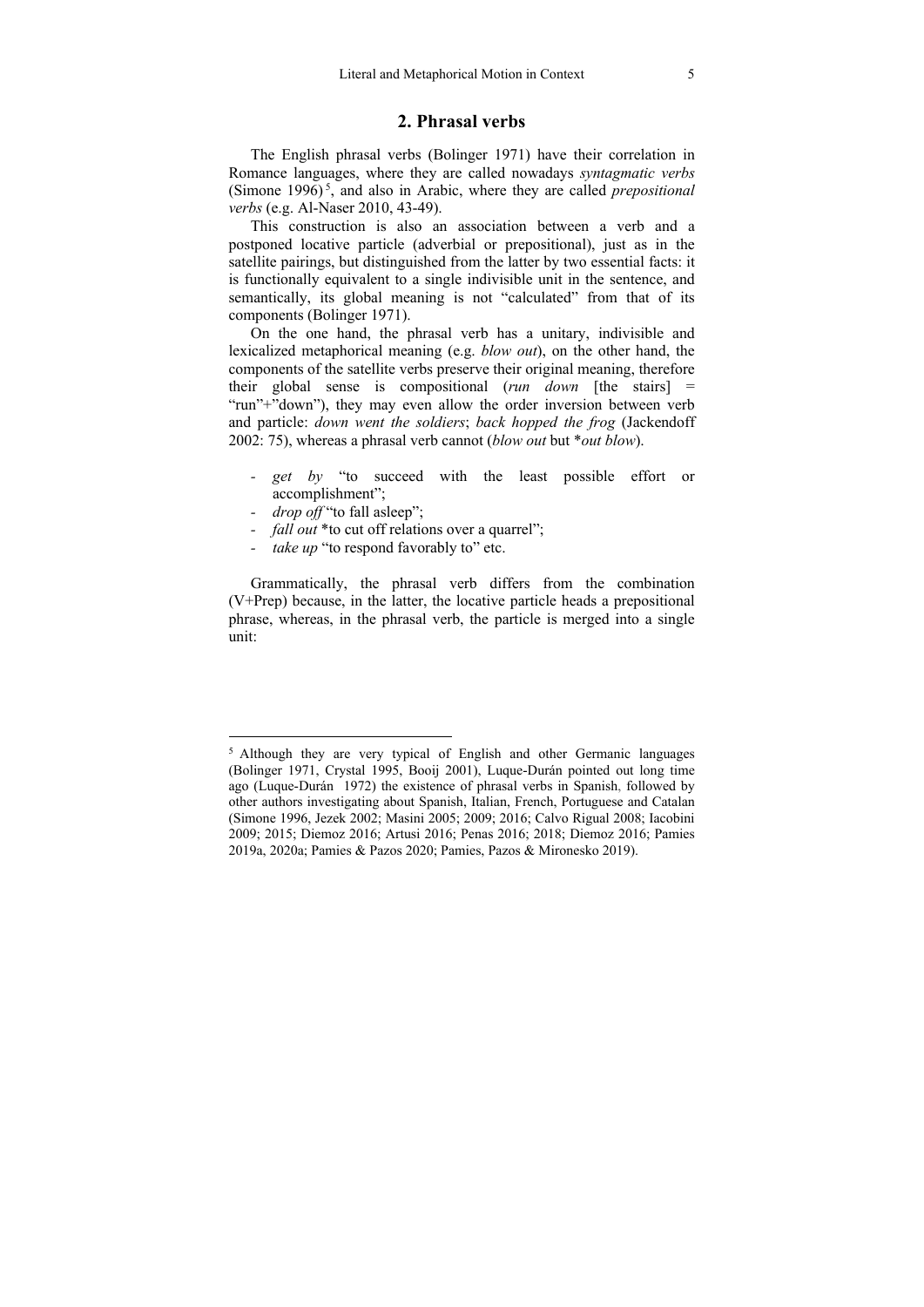

**Fig.1.** (*cf.* Penas 2018: 245-246).



mirar por la ventana

\*look by the window 'look through the window'



\*look by the family 'look after one's family'

**Fig.2.**

Free combination vs. phrasal verb (Pamies & Wang 2020).





(from right to left): free combination vs. phrasal verb

Some obvious examples of Spanish and Arabic phrasal verbs would be:

**sp**. *echarse atrás* \*throw+self backwards "not to comply a deal or promess"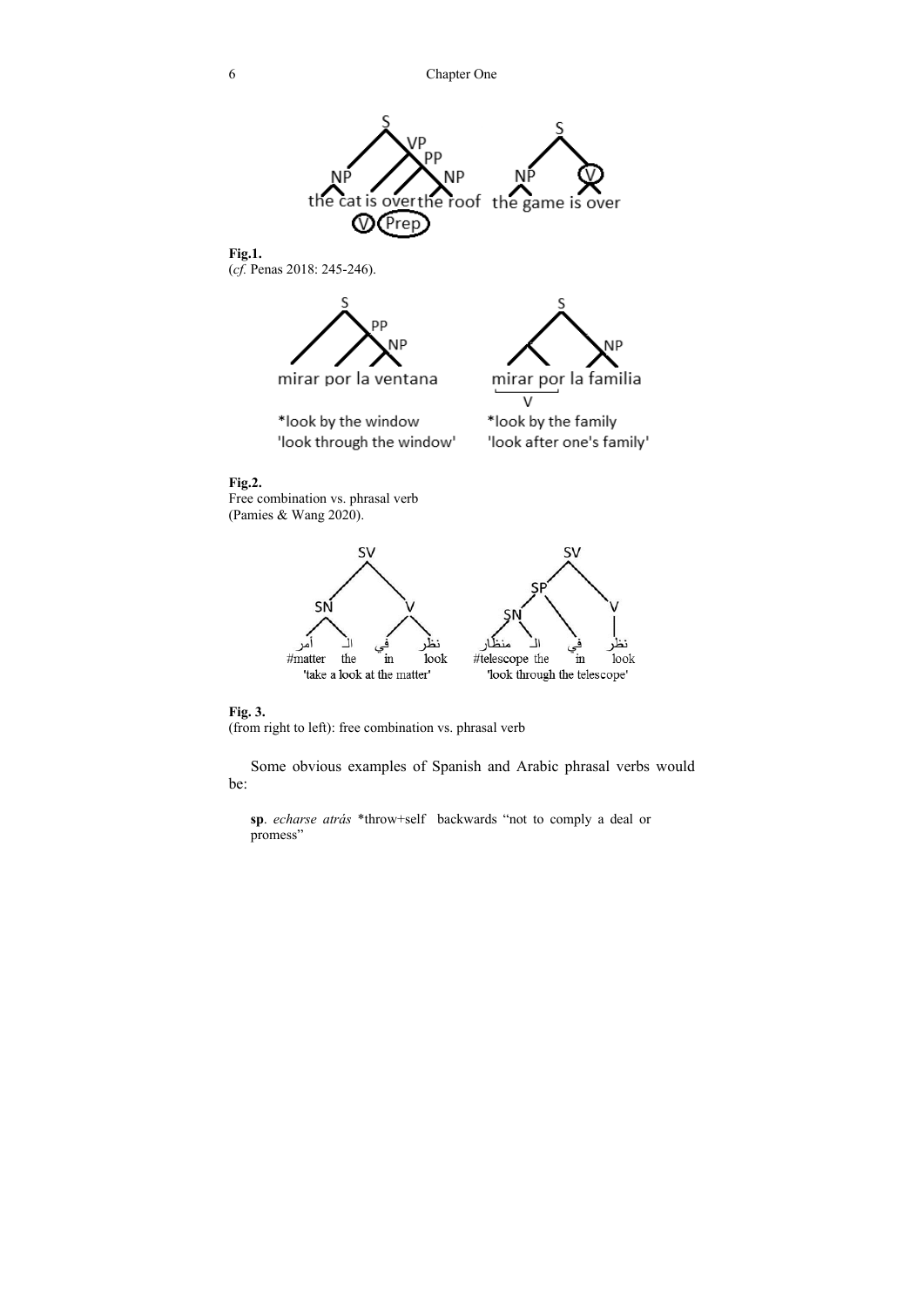*venirse abajo* \*come+self downwards "collapse" *caer mal* \*fall badly "be unpleasant / unfriendly" *meterse con* put+self with "tease" [someone] *pasar de* \*pass from "ignore / despise" [someone / something] *salir adelante* \*exit forwards "survive" *hacerse a* \*make+self at "get used to" *pasarlo bien* \*pass well "enjoy" / "have a great time" *echar abajo* \*throw downwards "destroy" *sentar bien* \*sit well "make feel good", etc.

**ar**. جنب على يترك *yitrik 'ala janab* \*leave aside "to margin" على ينهي *yunhy 'ala* [\*finish on] "exterminate" عليهم وقعوا *waqa'wu 'alayhim* \*fall on "attack collectively" من يتخلص *yatakhals min* \*break+self from "get rid of" في يتدخل *yatadakhal fy* \*put self into "get involved" لأجل ولد *wulida li*،*ajl* \*to be born for "have a strong vocation for" / بـ طلع. *tili'bi* \*exit by "to cost" في رجع *raja' fy* \*return in "not to comply a deal or promess" إلى يتطلع *yatatal'*،*ila* \*look towards "wish to obtain" , etc.

Even in English, satellite verbs and phrasal verbs are different categories, despite their surface formal identity, such as  $run\ down_{(1)}$  and *run down* $_{(II)}$ , since the former is syntactic while the latter is phraseological.



the boys ran down the hill



the car ran down a biker

**Fig.4.** Homonymy between a satellite verb and a phrasal verb

However, the Spanish and Arabic equivalents of these sentences do not need two verbs:

a) In the first one Spanish and Arabic use a satellite verb exactly as English:

sp. *los niños corrían colina abajo* (\*the boy **ran** hill **down**). التلة الأولا ركض الأسفل إلى *rakaDa al*،*awlad at-talah ila al*،*asfal* (\***ran** the-boys the-hill for **the-down**).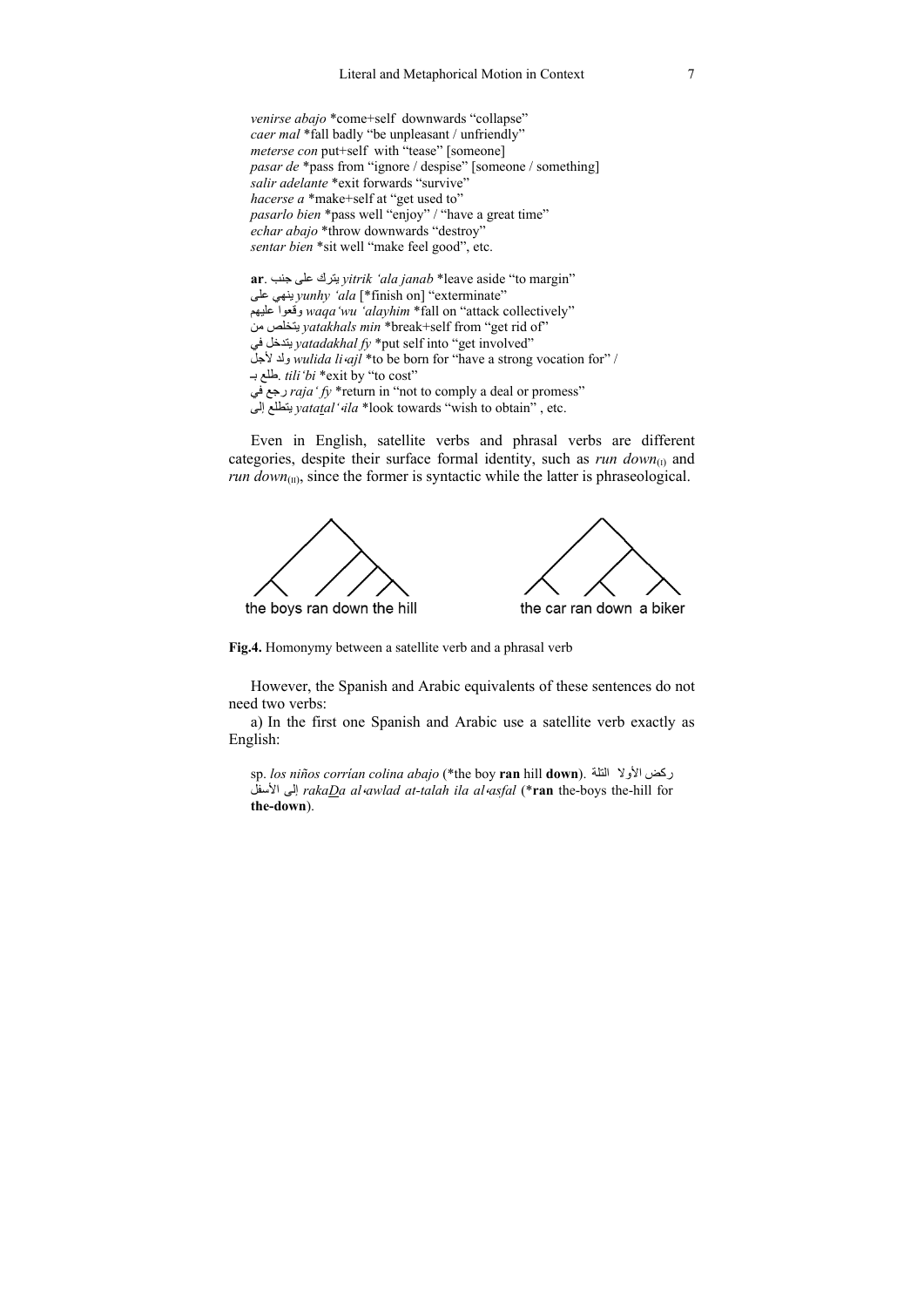#### 8 Chapter One

b) In the second one, Spanish and Arabic use a lexicalized "single verb", which merges the motion and the manner:

sp. *El coche atropelló a un motociclista*. (\*the car **crushed** a biker); النارية الدراجة بسائق السيارة اصطدمت *istadamat as-sayara bisa*،*iq ad-darajah alnaryah* (\***crushed** the-car with driver the-motorbike).

The fact that some languages (among them Spanish and Arabic) have phrasal verbs, even though they hardly have any satellite verb, confirms the opposition between both categories. Even so, the border between satellite verbs and phrasal verbs is not always evident, as, for example, when, by metonymy, motion is causative and, therefore, does not really entail a displacement of the subject. In eng. *the boy blew out the candle,*  there is a manner verb (*blow*) followed by a satellite expressing a path (*out*), but *blow* is not a displacement verb. If we look at the translations into verb-framed languages, there are two verbs as predicted by the rule (sp. *el niño apagó la vela soplando* /ar. َ *a***،***tfa*، *waladu-al* الولد أطفأ الشمعة نفخا *as-sham'atah nafkhan \**the boy extinguished the candle blowing). However, "extinguish" is not a *motion verb* and does not entail any *path*, whereas the second verb ("blowing") expresses both *manner* and *path*. Therefore, it seems that the metonymic use is quite less prototypical.

### **3. 3. Metaphoric motion**

Phraseology also abounds in images where motion is just a source domain to conceptualize other kinds of action (cf. Pascual Aransáez 1999, 132). Conversely, "real" motion may be represented as another type of event. English satellite verbs are often translated figuratively by idioms in Spanish and Arabic from. E.g., eng. *fly away* translated as sp. *emprender el vuelo* (\*undertake the flight), *alzar el vuelo* (\*raise the flight) or ar. ،*intalaqat ar-rihlah* الرحلة إنطلقت\*) undertake the-flight). It seems therefore that satellite verbs have been studied in a "syntactico-centric" approach, without paying enough attention to the specificity of *figurative* motion (cf. Özçalışkan 2003: 189).

If they are metaphoric images, the expressions of displacement become more unpredictable in every language, as in the idioms which map the cognitive domain CHANGE OF PLACE into the domain CHANGE OF STATE, in order to conceptualize SENSATIONS or FEELINGS (cf. Stolova 2015). Thus, for example, in English, French, (Brazilian) Portuguese and Arabic, LOVE is conceptualized as a VERTICAL DISPLACEMENT DOWNWARDS (eng. *to fall*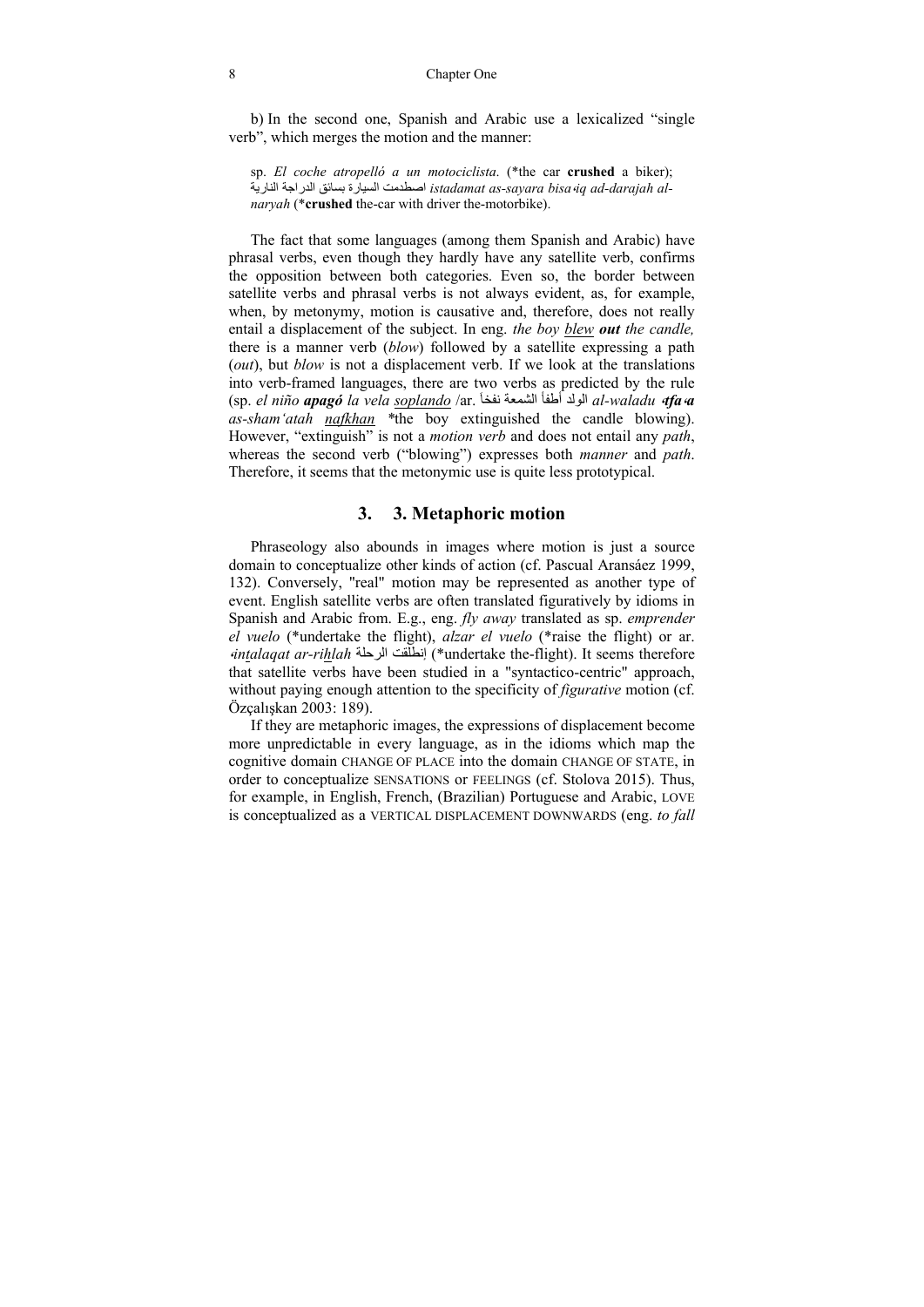*in love;* fr. *tomber amoureux;* pt. *estar caidinho por ela*; ar. الحب في وقع *waqa'a fy alhub*).

By contrast, in Spanish, Romanian or Russian, the equivalents of *falling in love* are represented as a DISPLACEMENT INWARDS (sp. *enamorarse,* rmn. *se îndrăgostească,* rs. *влюбиться*)*,* whereas, in other Slavic languages, it is represented as a DISPLACEMENT BEYOND A LIMIT (sb. се **за**љуби*;* cr. *se zaljubiti*; cz. *se zamilovat* (Pamies 2018,2019b). Manner and direction remain essential, but they are no longer distributed according to Talmy's typology. We may observe something similar in the expression of FEAR, DREAM or DRUNKENNESS, where the distribution of the metaphorical models among these languages does not coincide with that of LOVE: (Pamies and Iñesta 2000; Iñesta and Pamies 2002; Pamies 2018).

This phenomenon is not limited to phraseology. The most basic verbs, such as *ir* /شهب) ('go') *venir* /أتى' ('come'), stand out for their huge and varied polysemic productivity, either as isolated words or as generators of idioms and pragmatemes.

**(a)** as a simple word:

*ojalá vengan tiempos mejores* \*God+wish **come** times better "I wish that better times will come".

أحسن الجاية الأيام الله شاء ان ،*nshalah al*،*ayam aljayeh* ،*ahsan* \*God+wish days that will **come** better "let's hope that better times will come".

*el hombre viene del mono* \*the man **comes** from the monkey "monkeys are the origin of human beings".

القر الإنسان أصل' sl al،insan al qird \*the man **comes** from the monkey "monkeys are the origin of human beings".

*el periódico trae más información* \*the newspaper **brings** more information "there is more information in the newspaper".

أكثر أخبار تأتي الجريدة في, *fy aljarydah ta*،*ty* ،*khbar* ،*akhthar* \*in the newspaper **comes** more information "there is more information in the newspaper"*.*

**(b)** as a component of a phrasal verb:

*este departamento ha venido a menos* \*this department has **come** to less "this department is not what it used to be".

*el lunes no me viene bien* \*the Monday not for+me **comes** well "Monday doesn't suit me".

*el sistema se vino abajo*: \*the system self+**came** down "the system collapsed".

الشركة على أتى الموظف *almuwathaf* ،*ataa 'ala ash-sharikah* \*the employee **came** on the company "the employee destroyed the company.

بفوائد أتى النظام *an-nitham* ،*ataa bifawa'id* \*the system **came** with benifits "the system brought benifits".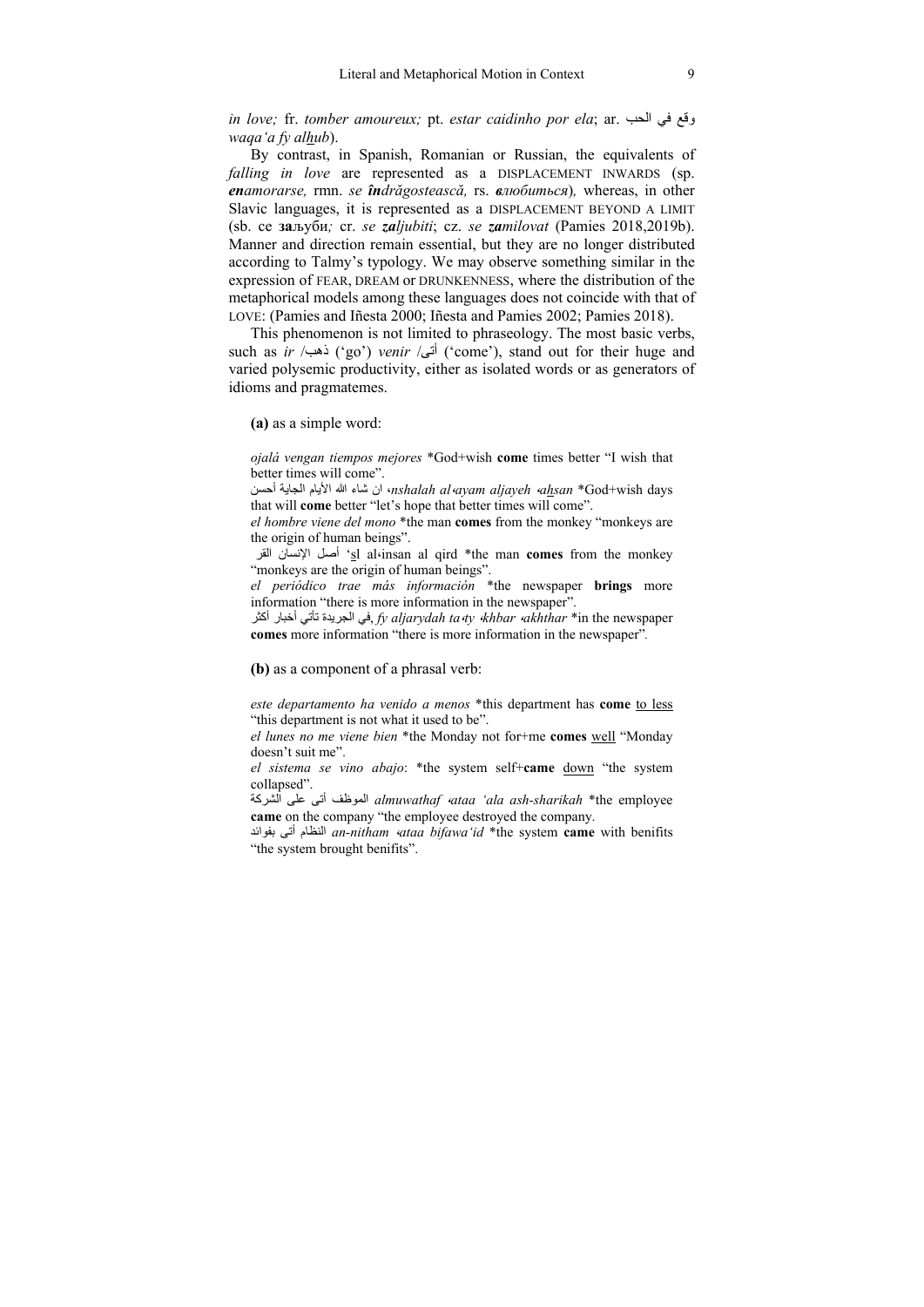**(c)** as a component of an idiom:

*hacer lo que nos viene en gana* \* do what to+us **comes** into desire "he does what appeals to him".

برأسه بيجي إلي بيعمل *by'mil* ،*ily byijy 'ala rash* \*he does what **comes** to his head.

*no me vengas con excusas* \*don't to+me **come** with excuses "don't try to justify what you did".

بأعذار تيجيني ما *ma tyjyny bi*،*thar* \*don't to+me **come** with excuses "don't try to justify what you did".

*se me va la memoria* \*to+me memory **goes** "I am losing memory".

ذاكرتي تروح عم*' am bitroh thakirty* \*to+me memory **goes** "I am losing memory".

*¿a qué viene eso?* \*to what **comes** that? "what is the reason for saying that?".

الافكار؟ بهذه إجيت وين من *min wyn* ،*jit bihathi al*،*fkar* \*from where did you **come** with these ideas? "where did you get these ideas from".

**(d)** as a component of a pragmateme:

¿cómo te va? \*how to+you it+**goes**? "how do you do?"

معك؟ ماشية كيف *kyf mashyeh m'ak?* \*how it **goes** with you? "how do you do?"

ماشية؟ الأمور كيف *kyf elomwr mashyeh?* \*¿how **goes** the thing? "how do you do?";

*vamos tirando* \*we+**go** pulling [upwards] "I'm doing fine"

احلين *dahlyn* {Jord.}\*we+**go** down "I'm doing fine"

The comparison between Arabic and Spanish is striking in the case of *vamos tirando* / احلين *dahlyn*: both use a plural pronoun for a singular referent and metaphoric motion verbs, although with opposed paths: upwards in Spanish and downwards in Arabic.

**(e)** Grammaticalized as an auxiliary of aspectual periphrases

*me voy a jubilar pronto*: \*self I+**go** at retire soon "I will retire soon"; قريبا أتقاعد رح *rah* ،*tka'ad qaryban* \*I **go** to retire soon "I will retire soon";

Conversely, "real" displacement can also be expressed by idiomatic expressions, reducing the predictability of crosslinguistic equivalences and contextual translations. Even the most prototypical satellite verbs (as *run out*) may be paraphrased with phrasal verbs (*clear off*; *brush off; dash off*) or hyperbolic idioms (*to leg it*; *take to one's heels; to show a clean pair of*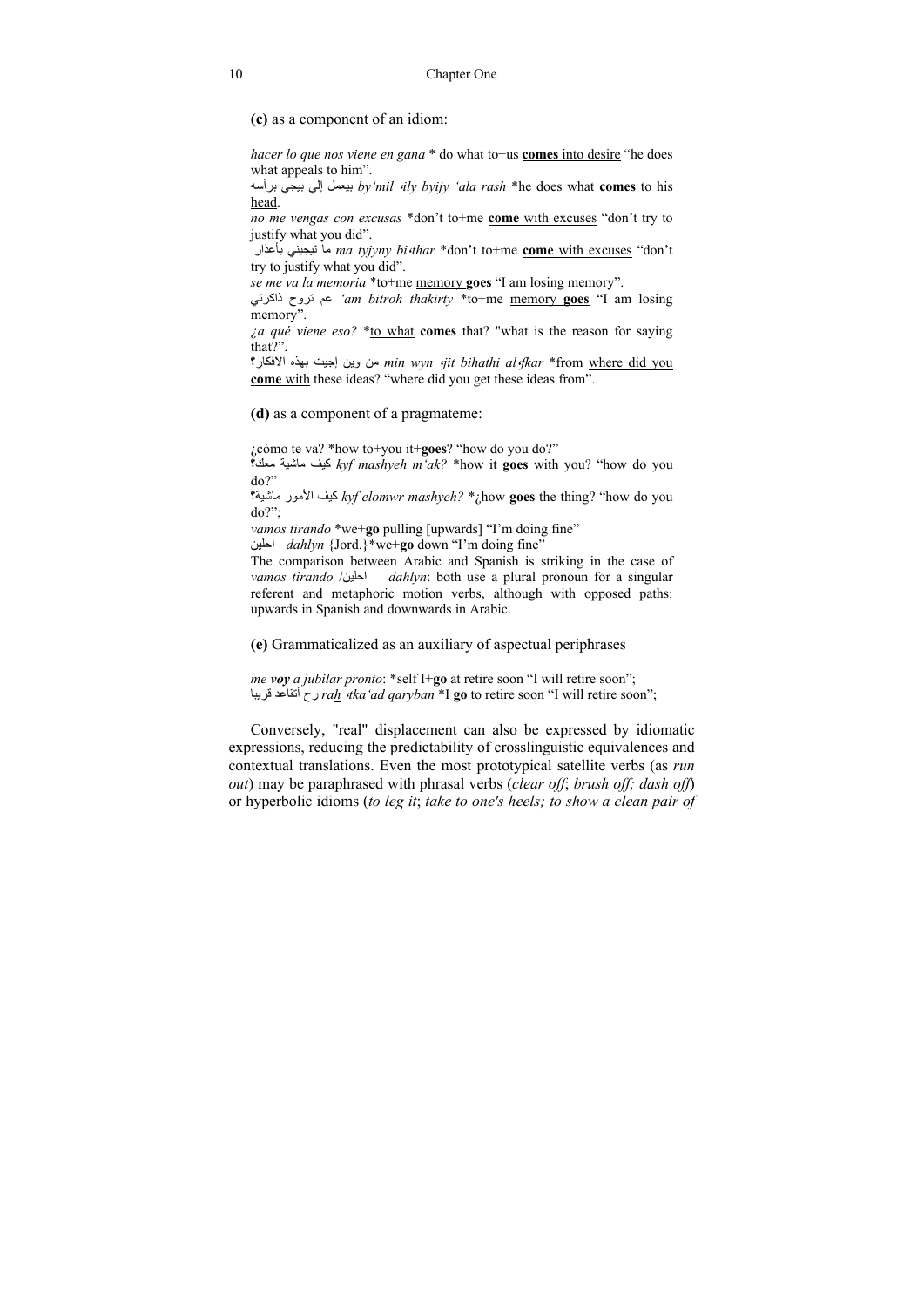*heels*; *to bit it quick; to hotfoot it*) 6 , whose Spanish and Arabic equivalents do not necessarily use the "predicted" sequence.

**sp**. *salir pitando* (\*exit whistling)*; salir disparado* (\*exit shot+off)*; poner pies en polvorosa* (\*put feet into dusty); *tomar la del humo* (\*take the smoky one).

**ar.** راسه من أعلى ساقيه يجري هرب *harab yijry saqyh* ،*a'la min rash* (\*exit escaping his feet higher than his head) {Tun.}; ً مصفرا خرج *kharaja musafiran* (\*exit whistling) {Jord.}; الطلقة مثل طلع tili' mithil at-tlaqa (\*exit like a bullet) {Jord., Egyp.}.

### **4. Metaphor and context**

In the language system, phrasal verbs often have several meanings, a polysemy that the co-text, the context and/or some shared presuppositions disambiguate in current discourse. A good example of it is the Spanish sequence *estar detrás de* (\*be/stay behind of) and its Arabic counterpart (هو وراء/يكون وراء). When it is literal, it is a regular syntactic combination with a locative meaning ('being behind' [something or someone]), whereas this sequence becomes quite ambiguous when it functions as a phrasal verb, with at least four figurative meanings (Pamies & Pazos 2018), which, in principle, oppose each other according to certain contextual features, forming its *phraseographic contour* (Mellado 2018)<sup>7</sup>. The Spanish sequence has been analyzed into a medium-sized lemmatized corpus (*Timestamped JSI*) with 157 million tokens (Pamies & Pazos 2018), where 1052 occurrences of <*estar detrás de*> have been detected, and the contextual meaning of each token has been verified. Interestingly, the (literal) syntactic combination is far from corresponding to the majority: less than 9% of occurrences correspond to this compositional meaning, whereas more than 91% of the occurrences correspond to the other (phraseological) meanings. The Arabic equivalent sequence has been analyzed, using a medium sized lemmatized corpus (*arTenTen*) with 8000 million tokens (also through *Sketchengine*), where 11,209 occurrences of وراء يكون/وراء هو *huwa wara*،*/ yakwn wara*، have been detected, and the results were similar to those obtained in Spanish, though with a few discrepancies.

<sup>6</sup> English idioms taken from Weibel (2004) and Hotten (2013).

<sup>7</sup> sp. *contorno fraseográfico.*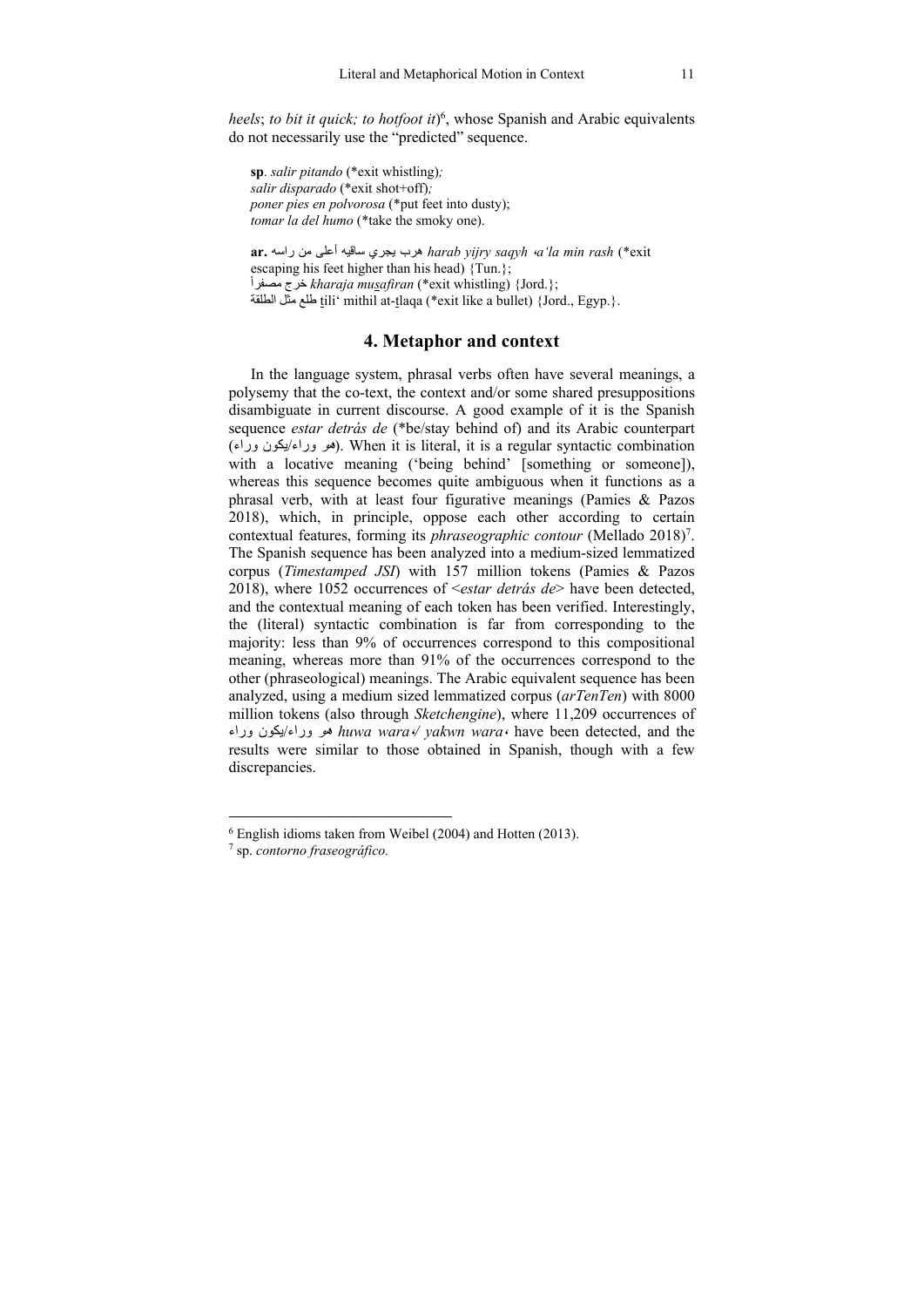The question that arises is: would it be possible, in a much larger corpus, to automate, the discrimination process between the five contextual meanings that have been detected "manually" in the previous experiment? This will depend, first of all, on the accuracy of the recognition of each *contour*.

The first meaning (**A**) is a literal combination, with a **locative** value ('to be located at the rear of something [or someone] in space'). Its frequency is surprisingly low: 8.65% in Spanish and 10% in Arabic.

*el que estaba detrás de mí se hacía el dormido* 8. \*he that **was behind of** me made himself the asleep 'the one behind me was pretending to be asleep' *con ese arte que conservan los que de toda la vida han estado detrás de una barra*<sup>9</sup> \*with this art kept by those that since all the life **have been behind of** a bar 'with the art of those who have been working in a bar all their life'.  *yaly alathy huwa awal*،*al saf-as* (الصف الأول **هو** الذي يلي الإمام **من ورائه** *al*،*imam men wara*،*h*)10 \*row first is the one which is behind of the imam 'the first row is the one behind the imam'.

In Arabic, there may be a semantic difference, since the literal equivalent of وراء هو') behind') also includes 'beyond', thus, points not only to 'the rear part' but also, in a more general way, to 'the other side'.

#### E.g.

 *albihar* ،*wara ma aqalym*،*muwatin* (مواطن أقاليم **ما وراء** البحار البريطانية  $albirvtanyah$ <sup>11</sup>

\*citizen of territories **behind of** the seas British.

'citizen of British Overseas Territories.

The second meaning (B) has a figurative **causative** value ('to be the hidden [or unknown] responsible of an event'), corresponding to the great majority of occurrences (82.03% in Spanish and 84% in Arabic):

<sup>8</sup> Diario Sur. [03-05-2018]. Accessed April 2, 2019.

https://www.diariosur.es/costadelsol/ataque-racista-pegaron-20180503230552 nt.html

<sup>&</sup>lt;sup>9</sup> Accessed April 3, 2019. http://blogs.runners.es/material/2009/02/<br><sup>10</sup> Islamweb. [26-07-2011]. Accessed November 4, 2020.

https://www.islamweb.net/ar/fatwa/161667/.<br><sup>11</sup>Rahhal. 2020. Accessed November 13, 2020. https://rahhal.wego.com/blog/.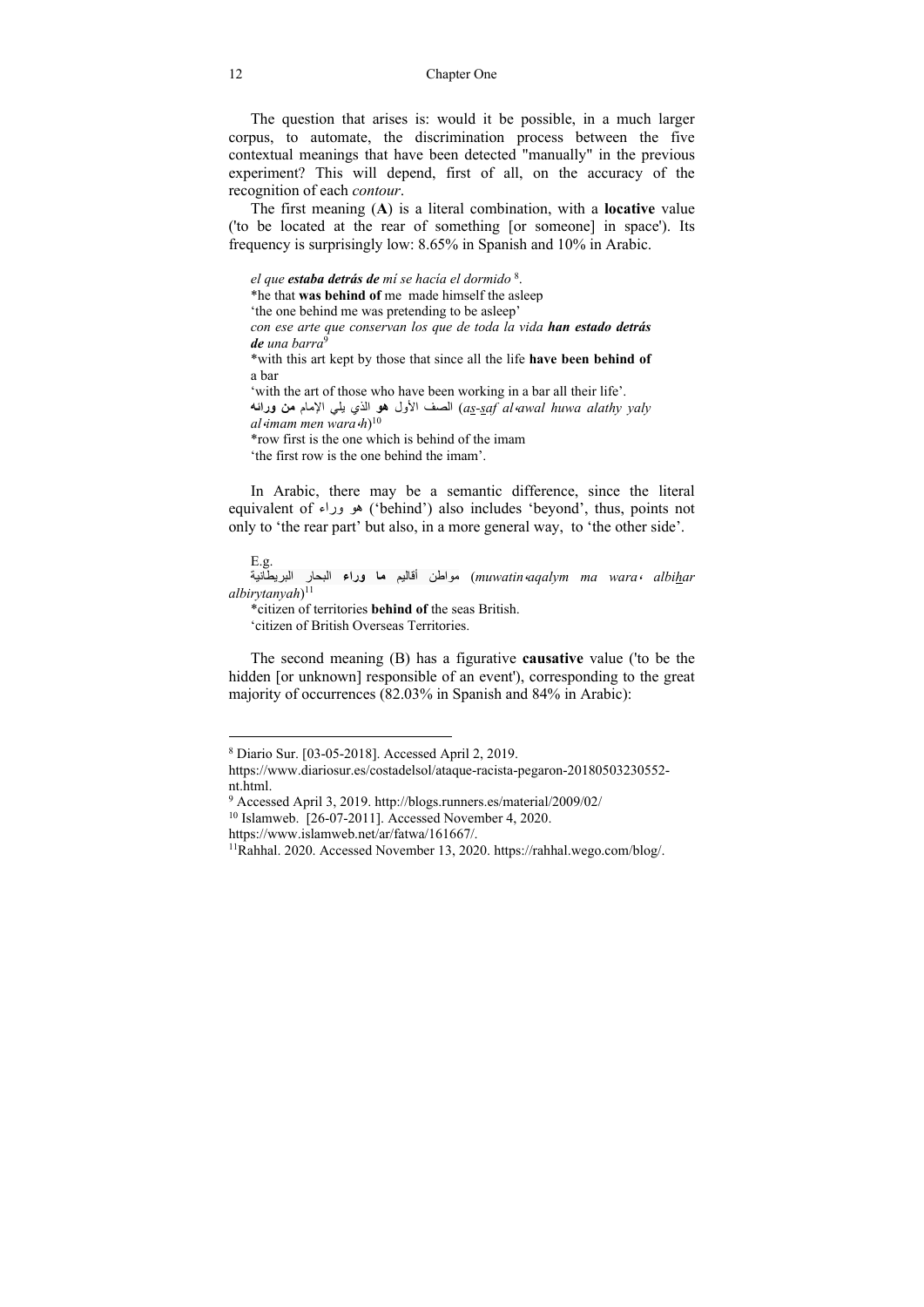*la mano del hombre estuvo detrás de más de la mitad de los 117 incendios forestales*<sup>12</sup>

\*the hand of+the man **was behind of** more than the half of the 177 fires forest

'more than half of the 117 forest fires were intentional'.

كشفت مصار متابعة لصحيفة "الجريدة" الكويتية أن "حزب الله **هو وراء** التظاهرة امام السفارة الأميركية) *kashafat masdir mutabi'ah lisahyfat "aljarydah" alkuwaytyah*  ،*ana hizbu allah huwah wara*، *at-tathahurah* ،*amam as-safarah al*،*mrykyah*) 13.

\*revealed sources follow-up to the Kuwaiti newspaper Al-Jarida, that "Hezbollah **is behind of** the demonstration in front of the American embassy"

'follow-up sources to the Kuwaiti newspaper, Al-Jarida, revealed that Hezbollah incited the demonstration in front of the American embassy'.

The head of the prepositional complement is usually a noun, designating an action whose responsible is more or less concealed. Apart from a few generic hyperonyms, the words that occupy this *contour* share a common connotative feature: they are abstract nouns designating actions or activities which have been already carried out, harming someone. For example:

*acto* ('act'), *acontecimiento* ('event'), *fracaso* ('failure'), *iniciativa* ('initiative'), *proyecto* ('project'), *reforma* ('reform'), *plan* ('plan'), *difusión* ('diffusion'), *propagación* ('propagation'), *campaña* ('campaign'), *manifestación* ('demonstration'), *boicot* ('boycott'), *huelga* ('strike'), *compra* ('purchase'), *rumor* ('rumor'), *denuncia* ('denunciation'), *querella* ('lawsuit), *acusación* ('accusation'), *mentira* ('lie'), *calumnia* ('slander'), *filtración* ('leakage'), *violencia* ('violence'), *ataque* ('attack'), *disturbios* ('riot'); *conspiración* ('conspiracy'), *golpe de estado* ('coup d'état'), *represión* ('repression'), *asesinato* ('murder'), *masacre* ('massacre'), *envenenamiento* ('poisoning'), *asalto* ('assault'), *accidente* ('accident')...

التحولات *at-tahwlat* ('transformations'), السبب *as-sabab* ('reason'), تجميد *tajmyd* ('freezin')*,* المشكلة *al-mushkylah* ('problem')*,* التهديدات *at-tahdydat* ('threats')*,* طموح *tamwh* ('ambition')*,* العملية *al*،*amalyah* ('operation')*,*  الأخطار *al*،*khtar* ('dangers'), الجريمة *al-jarymah* ('crime')*,* المشروع *almashrw'* ('project'), السلوك *as-sulwk* ('behavior'), الإغتيال, *al*،*ghtyal*  ('assassination'), الفضيحة *al-faDyha* ('scandal'), افع dafi*'* ('motive') اختطاف ،ikhtitaf ('kidnap'), استقالة ،*istiqalah* ('resignation'), العنف *al*،*unf* 

<sup>12</sup> La opinión de Murcia. [29-05-2018] apud. Sketchengine. Accessed April 3, 2019.

<sup>13</sup> Elnasra. [25-11-2019]. Accessed November 6, 2020

https://www.elnashra.com/news/show/1367198 (access: 06-11-2020).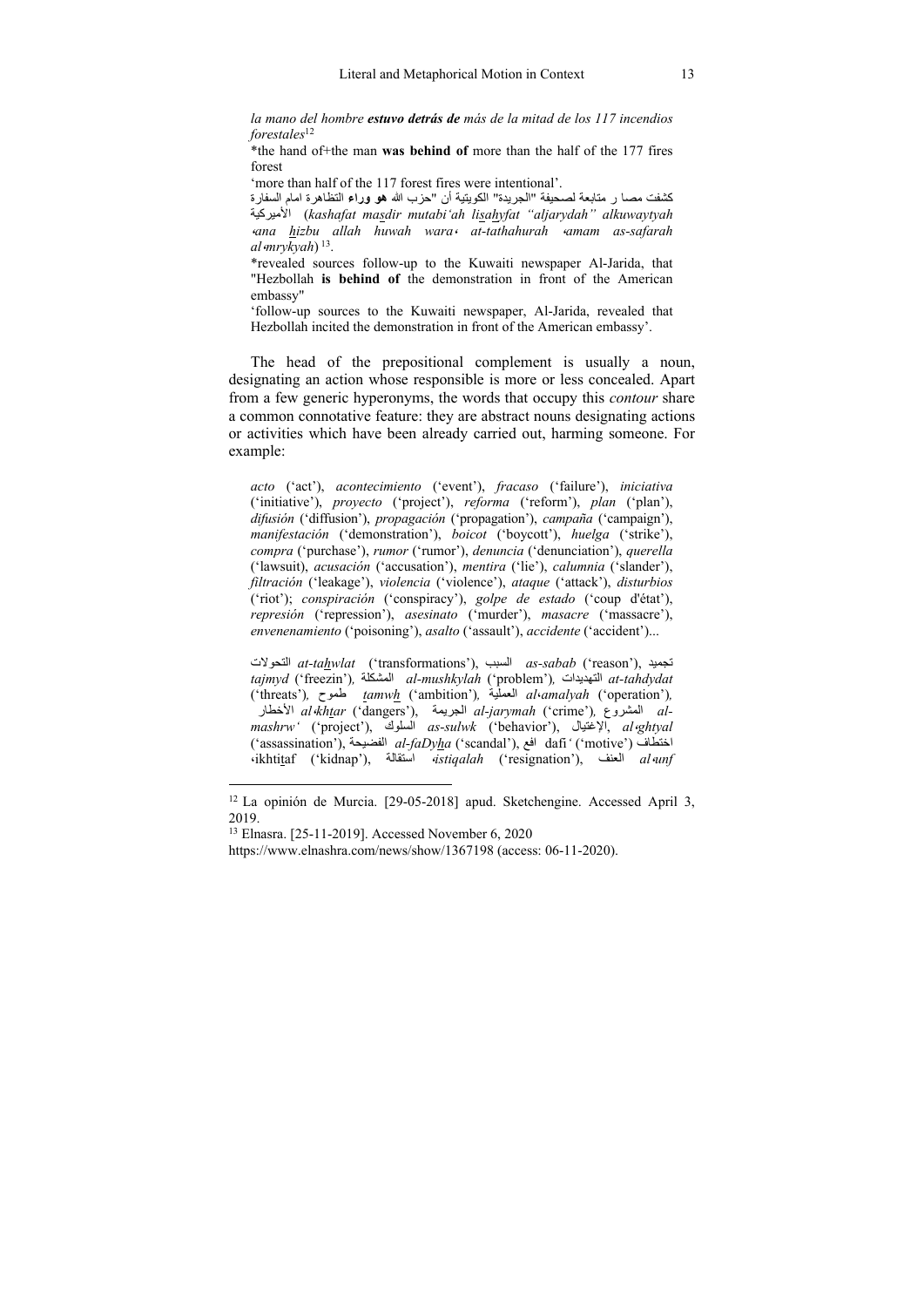#### 14 Chapter One

('violence'), *al-hadith* اعتداء ('accident'), إعتداء *، tida* ('assault'). مذبحة *mathbaha* ('massacre'), مؤامرة *mu*،*amarah* ('conspiracy'), انتحار ،*intihar* ('suicide'), إصرار ،israr ('determination'), خديعة *khdy'ah* ('deception'), الحريق *alharyq* ('fire')...

A contextualized example would be:

ما يجري هو موجة عنف وفوضى وتدمير الممتلكات **يقف وراءه** مجموعات تريد إشاعة الفوضى

(*ma yajry huwah mawjat 'unf wa tadmyr lilmumtalakat yaqyf wara*،*hu majmw'at turyd* ،*isha'at alfawDa*)14

\*What is going on is a wave of violence, chaos and property destruction, **behind of** which **are** groups want to create chaos.

'What is going on is a wave of violence, chaos and property destruction, carried out by groups that want to create chaos'.

In a few cases, this position is occupied by concrete nouns, designating people or institutions. It corresponds to an indirect causative chain, where the agent of the event is known, but acts in turn on behalf of someone else, who remains on the sly.

*mientras los partidos políticos estén detrás de las asociaciones de estudiantes la mayoría seguirá pasando de votar*<sup>15</sup>*.* \*while the political parties **are behind of** the associations of students the majority will+continue passing from vote 'as long as political parties will control student associations, the majority will keep on abstaining from voting'. ولماذا؟ العراق في" اعش "نشاط **وراء من**) *man wara*، *nashat "da*'*ish" fy al* '*iraq wa limatha?*) 16 \*who **is behind of** the activity of ISIS in Iraq and why?

'who is financing the activities of ISIS in Iraq ad why?'

In the subject position (left contour), there are concrete nouns, whose referents should not commit such acts, hence their need to hide when they do them:

<sup>14</sup> Almadenahnews. [02-06-2020]. Accessed November 6, 2020.

https://www.almadenahnews.com/article/832856.<br><sup>15</sup> Periodistas Valencianos. Accessed June 5, 2020.

http://www.periodistasvalencianos.es/noticias/seccion-jovenes/id-

<sup>159/</sup>noticia/campus-jove-gu-aveu-nngg-elecciones-universitarias.html). 16 Alalamtv. [30-04-2020]. Accessed November 13, 2020.

https://www.alalamtv.net/news.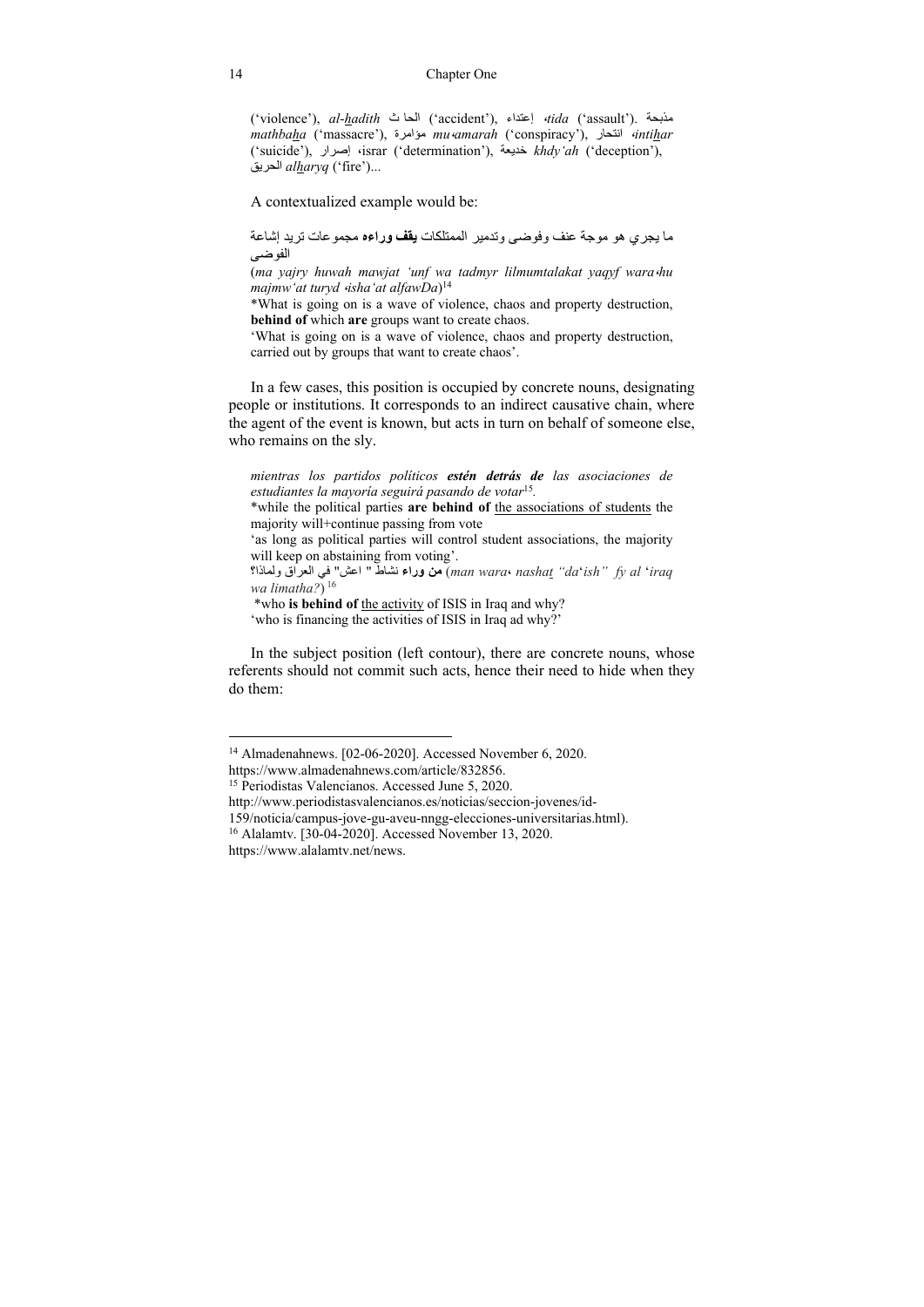...*acusó a Irán de estar detrás de los terroristas de Hamás*<sup>17</sup> \*accused Iran of **being behind of** the terrorists of Hamas 'he/she accused Iran of secretly financing Hamas terrorists'.

In addition to personal proper names, we find in subject position names of institutions or collectivities, such as:

*estado* ('state'), *organización* ('organization'), *empresa* /*compañía* ('company'), *consorcio* ('consortium'), *sociedad* ('society'), *prensa* ('press'), *cadena televisiva* ('TV channel'), *candidatura* ('candidacy'), *trama* ('plot'), *red* ('network'), *lobby* ('lobby'), *gobierno* ('government'), *sindicato* ('trade union'), *partido* ('party'), *asociación* ('association')...

Sometimes, by metonymy or metaphorical personification, it may happen that the agent, in turn, is another action, referring to a chain of events, where the first, causing the second, is metaphorically conceptualized as a hidden person, in order to highlight that the causal relation between both facts was (more or less) unknown before:

*el síndrome metabólico está detrás de casi un 10% de los tumores hepáticos primarios*<sup>18</sup>

\*the syndrome metabolic **is behind of** almost 10% of the tumors liver primary

'the metabolic syndrome is the cause of 10% of primary liver tumors'.  *irany*، *Daght* (ضغط إيراني **هو وراء** تزويد العراق للنظام السوري بالمحروقات *huwah wara tazwyd al'iraq lilnitham as-sury bil mahruqat*)19

\* Iranian pressure **is behind of** Iraq providing the Syrian regime with fuel

'The Iranian pressure is the reason that makes Iraq provides Syrian regime with fuel'.

Although these are open word lists, the sum of the contour characteristics clearly distinguishes this meaning from the literal one, and also from the other figurative values.

The third meaning (**C**) has a **desiderative** value ('to want/seek' [sth/sb]), and it only appears in 3.42% of the occurrences in Spanish. The left contour is a noun phrase designating persons or institutions, whereas the right contour is a noun phrase designating the object of a a desire whose compliance can never be achieved prior that of the VS itself.

<sup>&</sup>lt;sup>17</sup> La Prensa [16-05-2018]. Accessed June 5, 2019. https://www.elcaribe.com.do/. <sup>18</sup> Ecodiario.eleconomista.es [07-05-2018]. Accessed April 15, 2019. <sup>19</sup> Syrian economic. [12-05-2019]. Accessed November 4, 2020.

http://syrianeconomic.net/home/2019/05/12/.